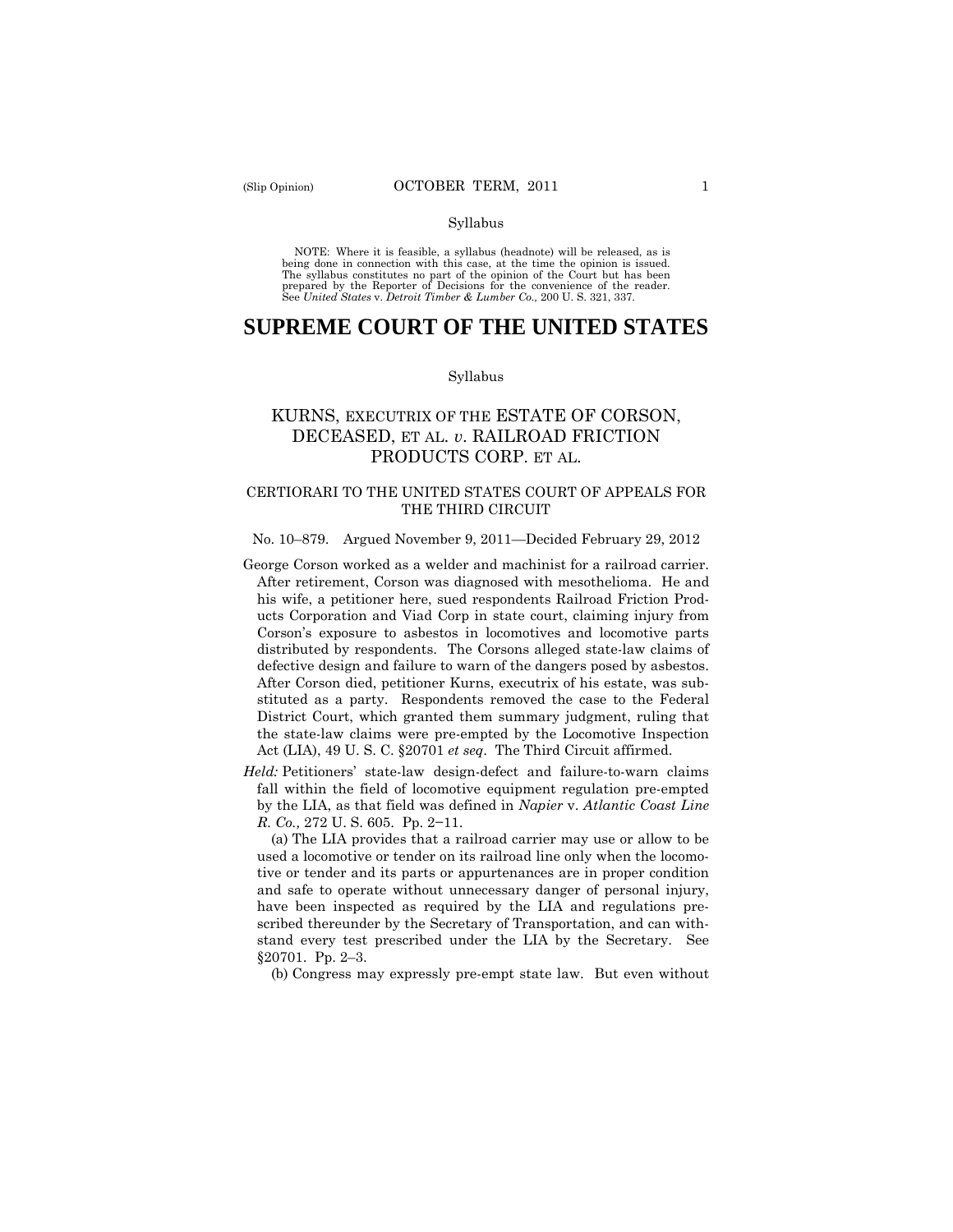#### Syllabus

an express pre-emption provision, state law must yield to a congressional Act to the extent of any conflict with a federal statute, see *Crosby* v. *National Foreign Trade Council*, 530 U. S. 363, 372, or when the federal statute's scope indicates that Congress intended federal law to occupy a field exclusively, see *Freightliner Corp.* v. *Myrick*, 514 U. S. 280, 287. This case involves only the latter, so-called "field pre-emption." Pp. 3–4.

(c) In *Napier*, this Court held two state laws prescribing the use of locomotive equipment pre-empted by the LIA, concluding that the broad power conferred by the LIA on the Interstate Commerce Commission (the agency then vested with authority to carry out the LIA's requirements) was a "general one" that "extends to the design, the construction and the material of every part of the locomotive and tender and of all appurtenances." 272 U. S., at 611. The Court rejected the States' contention that the scope of the pre-empted field was to "be determined by the object sought through legislation, rather than the physical elements affected by it," *id.*, at 612, and found it dispositive that "[t]he federal and state statutes are directed to the same subject—the equipment of locomotives." *Ibid.* Pp. 4−5.

(d) The Federal Railroad Safety Act of 1970 (FRSA) did not alter the LIA's pre-emptive scope. By its terms, the FRSA—which instructs that "[t]he Secretary of Transportation . . . shall prescribe regulations and issue orders for every area of railroad safety supplementing laws and regulations in effect on October 16, 1970," 49 U. S. C. §20103(a)—does not alter pre-existing federal railroad safety statutes. Rather, it leaves those statutes intact and authorizes the Secretary to fill interstitial areas of railroad safety with supplemental regulation. Because the LIA was already in effect when the FRSA was enacted, the FRSA left the LIA, and its pre-emptive scope as defined by *Napier*, intact. P. 6.

 at 611. Second, the argument that petitioners' failure-to-warn (e) Petitioners do not argue that *Napier* should be overruled. Instead, petitioners contend that their claims fall outside the LIA's pre-empted field, as it was defined in *Napier*. Petitioners' arguments are unpersuasive. First, the argument that the pre-empted field does not extend to state-law claims arising from the repair or maintenance of locomotives is inconsistent with *Napier*'s holding that Congress, in enacting the LIA, "manifest[ed] the intention to occupy the entire field of regulating locomotive equipment." 272 U. S., claims are not pre-empted because they do not base liability on the design or manufacture of a product ignores that a failure-to-warn claim alleges that the product itself is defective unless accompanied by sufficient warnings or instructions. Because petitioners' failureto-warn claims are therefore directed at the equipment of locomo-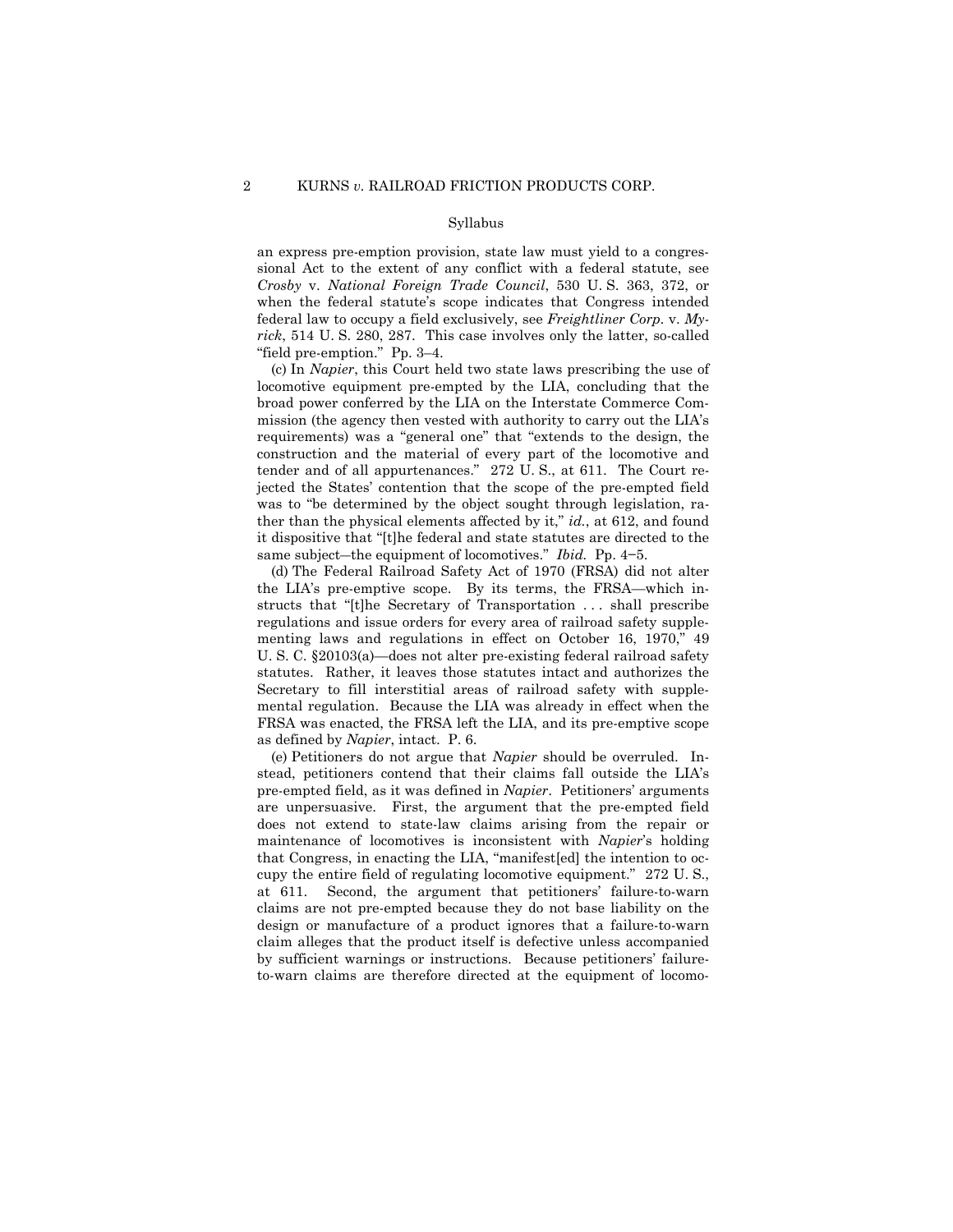### Syllabus

tives, they fall within the pre-empted field defined by *Napier*. Third, the argument that petitioners' claims are not pre-empted because manufacturers were not regulated under the LIA when Corson was exposed to asbestos is inconsistent with *Napier*, which defined the pre-empted field on the basis of the physical elements regulated, not on the basis of the entity directly subject to regulation. Finally, contrary to petitioners' argument, the LIA's pre-emptive scope is not limited to state legislation or regulation but extends to state commonlaw duties and standards of care directed to the subject of locomotive equipment. Pp. 6−11.

620 F. 3d 392, affirmed.

 THOMAS, J., delivered the opinion of the Court, in which ROBERTS, in part and dissenting in part, in which GINSBURG and BREYER, JJ., C. J., and SCALIA, KENNEDY, ALITO, and KAGAN, JJ., joined. KAGAN, J., filed a concurring opinion. SOTOMAYOR, J., filed an opinion concurring joined.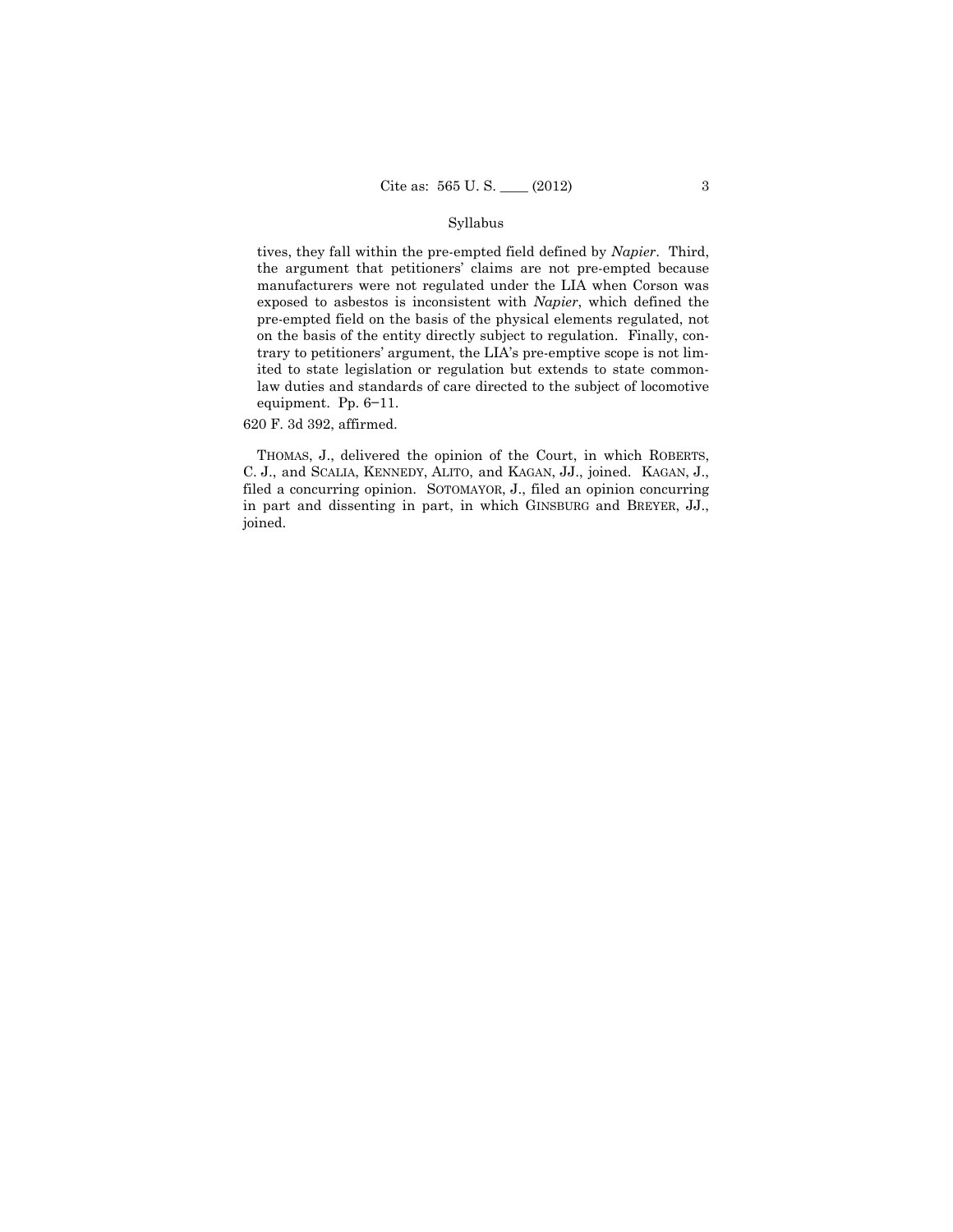preliminary print of the United States Reports. Readers are requested to notify the Reporter of Decisions, Supreme Court of the United States, Wash- ington, D. C. 20543, of any typographical or other formal errors, in order that corrections may be made before the preliminary print goes to press. NOTICE: This opinion is subject to formal revision before publication in the

# $\frac{1}{2}$  ,  $\frac{1}{2}$  ,  $\frac{1}{2}$  ,  $\frac{1}{2}$  ,  $\frac{1}{2}$  ,  $\frac{1}{2}$  ,  $\frac{1}{2}$ **SUPREME COURT OF THE UNITED STATES**

### $\frac{1}{2}$  ,  $\frac{1}{2}$  ,  $\frac{1}{2}$  ,  $\frac{1}{2}$  ,  $\frac{1}{2}$  ,  $\frac{1}{2}$ No. 10–879

# GLORIA GAIL KURNS, EXECUTRIX OF THE ESTATE<br>OF GEORGE M. CORSON, DECEASED, ET AL., PETITIONERS *v.* RAILROAD FRICTION PRODUCTS CORPORATION ET AL.

# APPEALS FOR THE THIRD CIRCUIT<br>[February 29, 2012] ON WRIT OF CERTIORARI TO THE UNITED STATES COURT OF

JUSTICE THOMAS delivered the opinion of the Court.

This case requires us to determine whether petitioners' state-law tort claims for defective design and failure to warn are pre-empted by the Locomotive Inspection Act (LIA), 49 U. S. C. §20701 *et seq*. The United States Court of Appeals for the Third Circuit determined that petitioners' claims fall within the field pre-empted by that Act, as that field was defined by this Court's decision in *Napier* v. *Atlantic Coast Line R. Co.*, 272 U. S. 605 (1926). We agree.

I

George Corson was employed as a welder and machinist by the Chicago, Milwaukee, St. Paul & Pacific Railroad from 1947 until 1974. Corson worked in locomotive repair and maintenance facilities, where his duties included installing brakeshoes on locomotives and stripping insulation from locomotive boilers. In 2005, Corson was diagnosed with malignant mesothelioma.

In 2007, Corson and his wife filed suit in Pennsylvania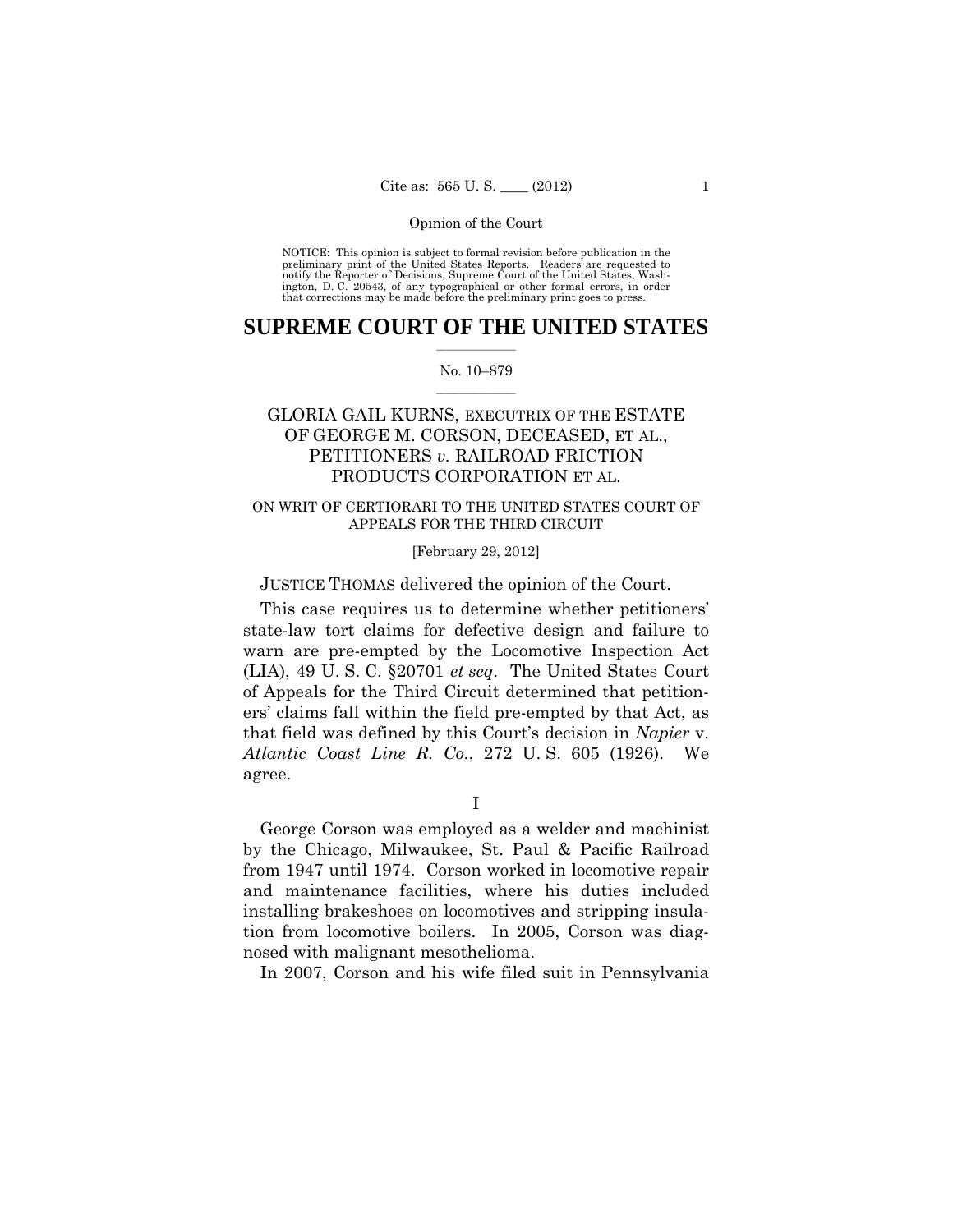state court against 59 defendants, including respondents Railroad Friction Products Corporation (RFPC) and Viad Corp (Viad). According to the complaint, RFPC distributed locomotive brakeshoes containing asbestos, and Viad was the successor-in-interest to a company that manufactured and sold locomotives and locomotive engine valves containing asbestos. Corson alleged that he handled this equipment and that he was injured by exposure to asbestos. The complaint asserted state-law claims that the equipment was defectively designed because it contained asbestos, and that respondents failed to warn of the dangers of asbestos or to provide instructions regarding its safe use. After the complaint was filed, Corson passed away, and the executrix of his estate, Gloria Kurns, was substituted as a party. Corson's widow and the executrix are petitioners here.

Respondents removed the case to the United States District Court for the Eastern District of Pennsylvania and moved for summary judgment. Respondents argued that petitioners' state-law claims were pre-empted by the LIA. The District Court agreed and granted summary judgment for respondents. See *Kurns* v. *A. W. Chesterton*, Civ. Action No. 08–2216 (ED Pa., Feb. 3, 2009), App. to Pet. for Cert. 39a. The Third Circuit affirmed. See *Kurns*  v. *A. W. Chesterton, Inc.*, 620 F. 3d 392 (2010). We granted certiorari. 563 U. S. \_\_\_ (2011).

II

Congress enacted the predecessor to the LIA, the Boiler Inspection Act (BIA), in 1911. The BIA made it unlawful to use a steam locomotive "unless the boiler of said locomotive and appurtenances thereof are in proper condition and safe to operate . . . without unnecessary peril to life or limb." Act of Feb. 17, 1911, ch. 103, §2, 36 Stat. 913–914. In 1915, Congress amended the BIA to apply to "the entire locomotive and tender and all parts and appurtenances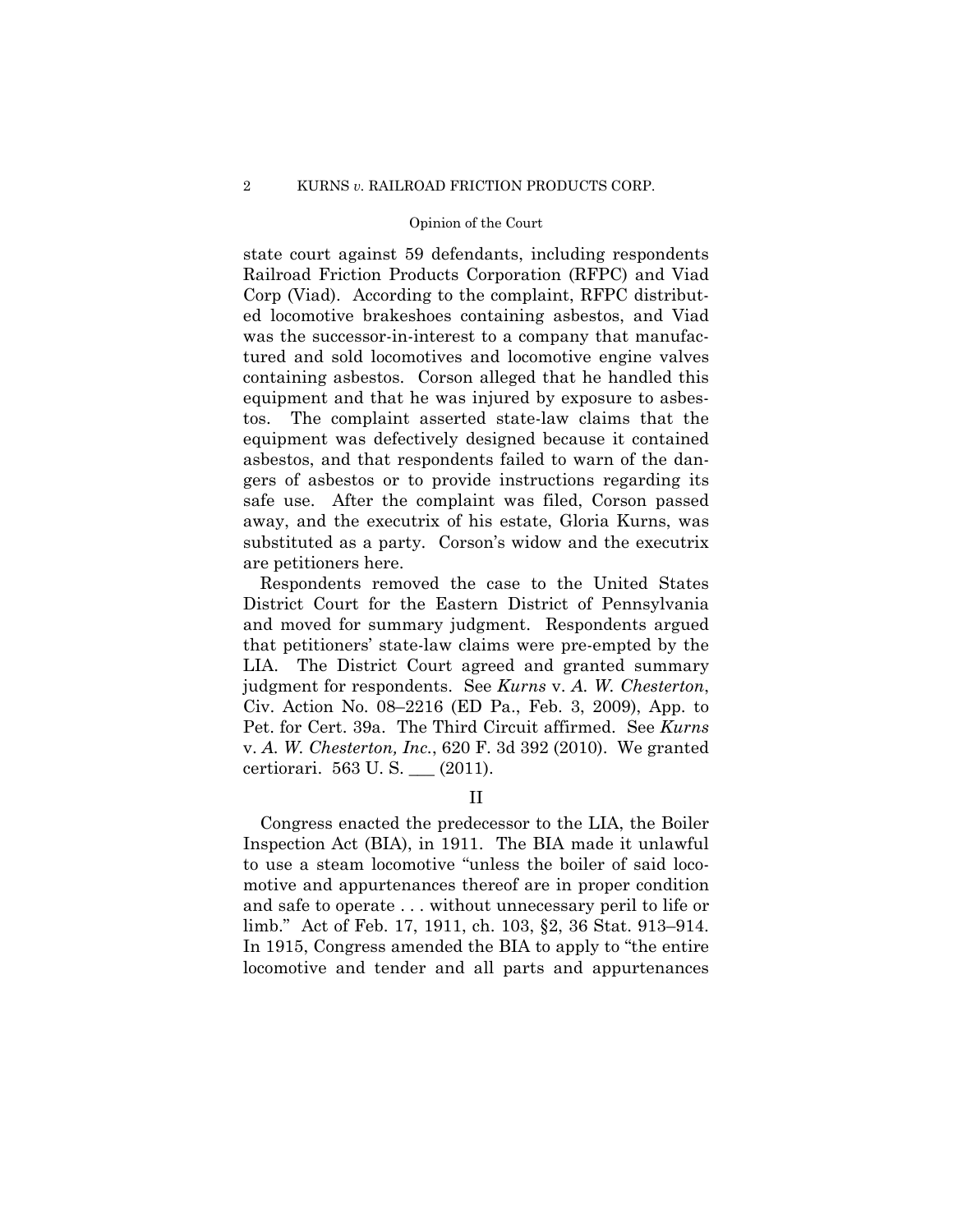thereof."1 Act of Mar. 4, 1915, ch. 169, §1, 38 Stat. 1192. The BIA as amended became commonly known as the Locomotive Inspection Act. As relevant here, the LIA provides:

"A railroad carrier may use or allow to be used a locomotive or tender on its railroad line only when the locomotive or tender and its parts and appurtenances—

"(1) are in proper condition and safe to operate without unnecessary danger of personal injury;

"(2) have been inspected as required under this chapter and regulations prescribed by the Secretary of Transportation under this chapter; and

"(3) can withstand every test prescribed by the Secretary under this chapter." 49 U. S. C. §20701.2

The issue presented in this case is whether the LIA preempts petitioners' state-law claims that respondents defectively designed locomotive parts and failed to warn Corson of dangers associated with those parts. In light of this Court's prior decision in *Napier*, *supra*, we conclude that petitioners' claims are pre-empted.

# III<br>A

The Supremacy Clause provides that federal law "shall be the supreme Law of the Land . . . any Thing in the Constitution or Laws of any State to the Contrary notwithstanding." U. S. Const., Art. VI, cl. 2. Pre-emption of

 $1A$  "tender" is a "[a] car attached to a locomotive, for carrying a supply of fuel and water." Webster's New International Dictionary of the English Language 2126 (1917).<br><sup>2</sup>At the time of Corson's employment, this provision of the LIA was

worded somewhat differently. See 45 U. S. C. §23 (1946 ed.). Petition ers do not argue that the change in statutory language makes any difference in this case. 1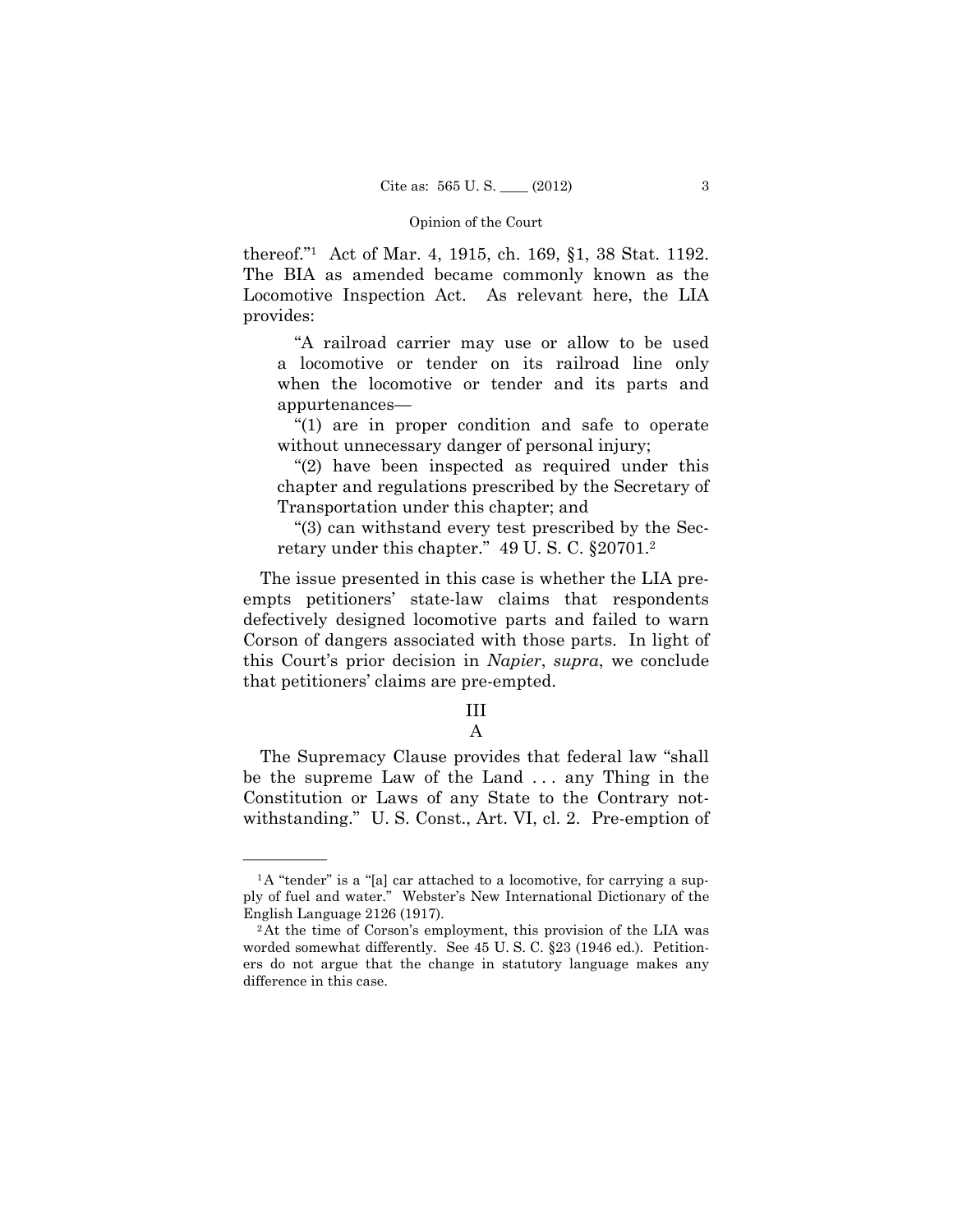state law thus occurs through the "direct operation of the Supremacy Clause." *Brown* v. *Hotel Employees*, 468 U. S. 491, 501 (1984). Congress may, of course, expressly preempt state law, but "[e]ven without an express provision for preemption, we have found that state law must yield to a congressional Act in at least two circumstances." *Crosby*  v. *National Foreign Trade Council*, 530 U. S. 363, 372 (2000). First, "state law is naturally preempted to the extent of any conflict with a federal statute." *Ibid.* Second, we have deemed state law pre-empted "when the scope of a [federal] statute indicates that Congress intended federal law to occupy a field exclusively." *Freightliner Corp.* v. *Myrick*, 514 U. S. 280, 287 (1995). We deal here only with the latter, so-called field pre-emption.

### B

We do not, however, address the LIA's pre-emptive effect on a clean slate, because this Court addressed that issue 85 years ago in *Napier*. In that case, railroads challenged two state laws that "prohibit[ed] use within the State of locomotives not equipped with" certain prescribed devices, on the ground that the Interstate Commerce Commission (ICC), the agency then vested with the authority to carry out the LIA's requirements, had not required the devices in question.3 272 U. S., at 607, 609. In response, the States argued that their requirements were not pre-empted because they were directed at a different objective than the LIA. *Id.,* at 612. According to the States, their regulations were intended to protect railroad workers from sickness and disease, whereas "the federal regulation endeavors solely to prevent accidental injury in

<sup>3</sup>Act of Feb. 17, 1911, §6, 36 Stat. 915. That authority has since been transferred to the Secretary of Transportation. Department of Transportation Act, §§6(e)(1)(E) and (F), 80 Stat. 939; see 49 U. S. C. §§20701–20702.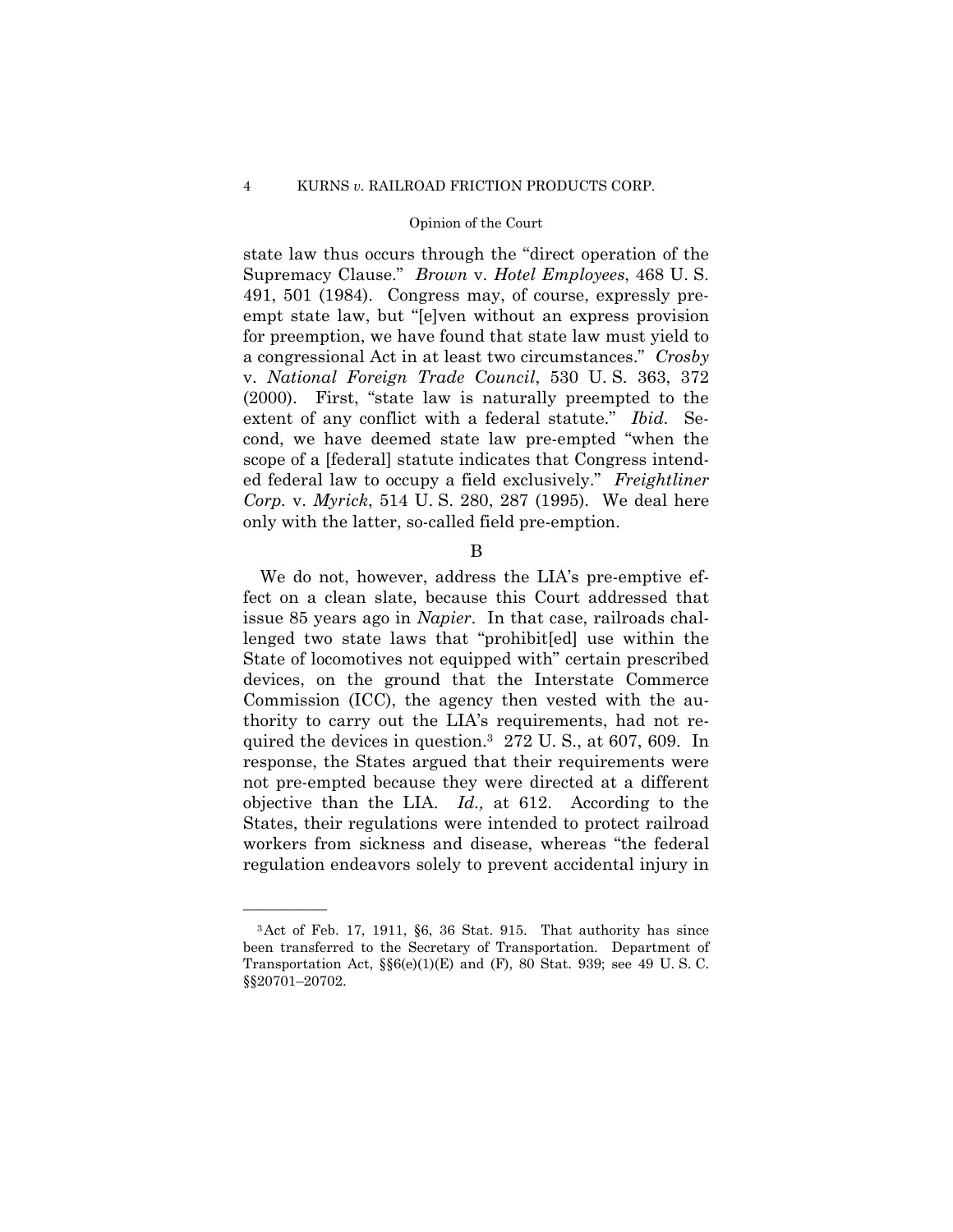the operation of trains." *Ibid.* 

To determine whether the state requirements were preempted, this Court asked whether the LIA "manifest[s] the intention to occupy the entire field of regulating locomotive equipment[.]" *Id.,* at 611. The Court answered that question in the affirmative, stating that "[t]he broad scope of the authority conferred upon the [ICC]" by Congress in the LIA led to that conclusion. *Id.*, at 613. The power delegated to the ICC, the Court explained, was a "general one" that "extends to the design, the construction and the material of every part of the locomotive and tender and of all appurtenances." *Id.,* at 611.

The Court rejected the States' contention that the scope of the pre-empted field was to "be determined by the object sought through the legislation, rather than the physical elements affected by it." *Id.,* at 612. The Court found it dispositive that "[t]he federal and the state statutes are directed to the same subject—the equipment of locomotives." *Ibid.* Because the States' requirements operated upon the same physical elements as the LIA, the Court held that the state laws, "however commendable or however different their purpose," *id.*, at 613, fell within the LIA's pre-empted field.

# IV

Against the backdrop of *Napier*, petitioners advance two arguments in support of their position that their state-law claims related to the use of asbestos in locomotive equipment do not fall within the LIA's pre-empted field. Petitioners first contend that *Napier* no longer defines the scope of the LIA's pre-empted field because that field has been narrowed by a subsequently enacted federal statute. Alternatively, petitioners argue that their claims do not fall within the LIA's pre-empted field, even as that field was defined by *Napier.* We address each of petitioners' arguments in turn.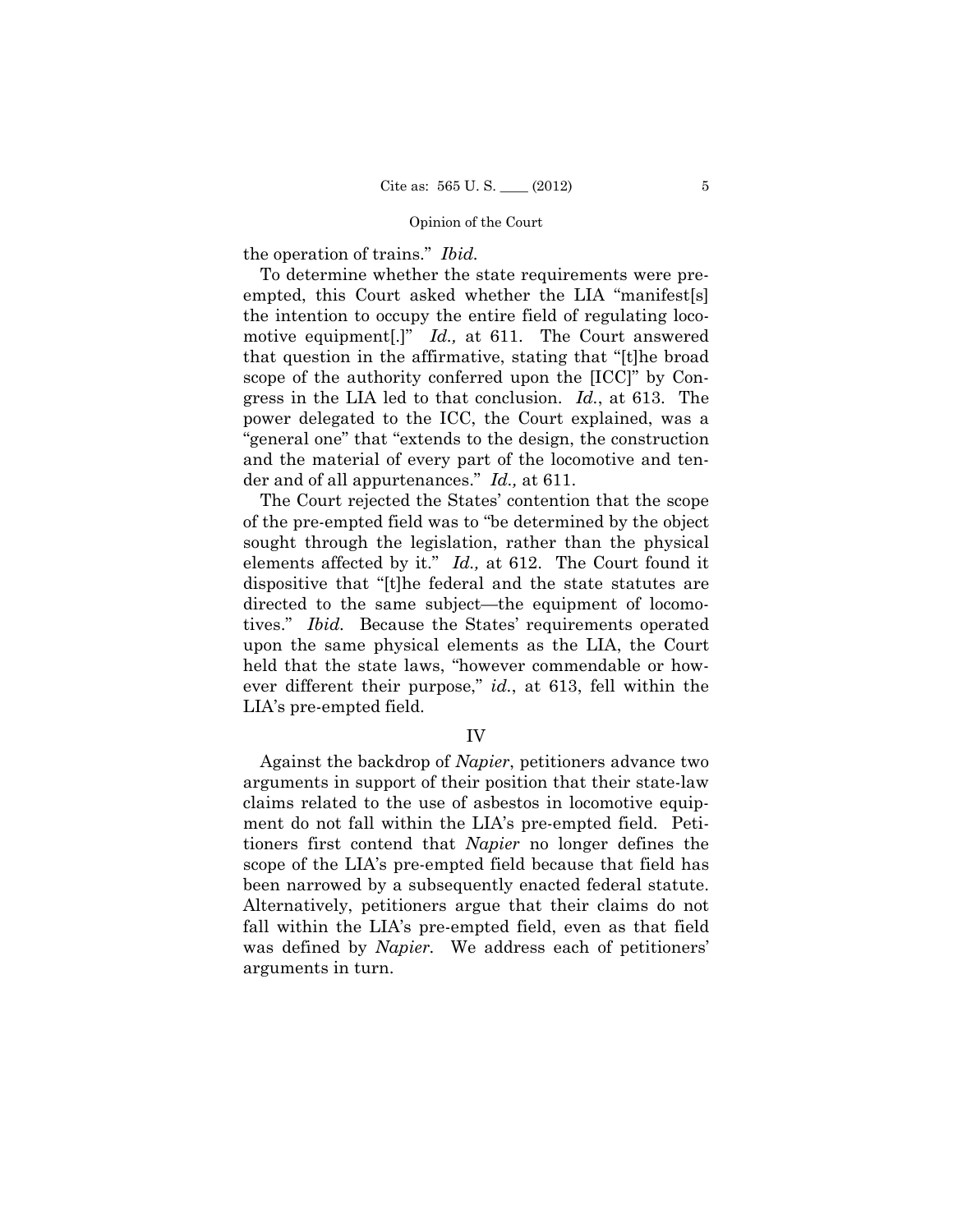A

First, petitioners suggest that the Federal Railroad Safety Act of 1970 (FRSA), 84 Stat. 971 (codified at 49 U. S. C. §20102 *et seq.*), altered the LIA's pre-emptive scope. The FRSA grants the Secretary of Transportation broad regulatory authority over railroad safety. See §20103(a). Petitioners point to the FRSA's pre-emption provision, which provides in part that "[a] State may adopt or continue in force a law, regulation, or order related to railroad safety . . . until the Secretary of Transportation . . . prescribes a regulation or issues an order covering the subject matter of the State requirement."  $\S 20106(a)(2)$ (2006 ed., Supp. III). According to petitioners, the FRSA's pre-emption provision supplanted the LIA's pre-emption of the field, with the result that petitioners' claims are not pre-empted because the Secretary has not issued a regulation or order addressing the use of asbestos in locomotives or locomotive parts.

 not alter pre-existing federal statutes on railroad safety. Petitioners' reliance on the FRSA is misplaced. The FRSA instructs that "[t]he Secretary of Transportation, as necessary, shall prescribe regulations and issue orders for every area of railroad safety *supplementing laws and regulations in effect on October 16, 1970*." §20103(a) (2006 ed.) (emphasis added). By its terms, the FRSA does "Rather, it leaves existing statutes intact, . . . and authorizes the Secretary to fill interstitial areas of railroad safety with supplemental regulation." *Marshall* v. *Burlington Northern, Inc.*, 720 F. 2d 1149, 1152–1153 (CA9 1983) (Kennedy, J.). Because the LIA was already in effect when the FRSA was enacted, we conclude that the FRSA left the LIA, and its pre-emptive scope as defined by *Napier*, intact.

Since the LIA's pre-emptive scope remains unaltered,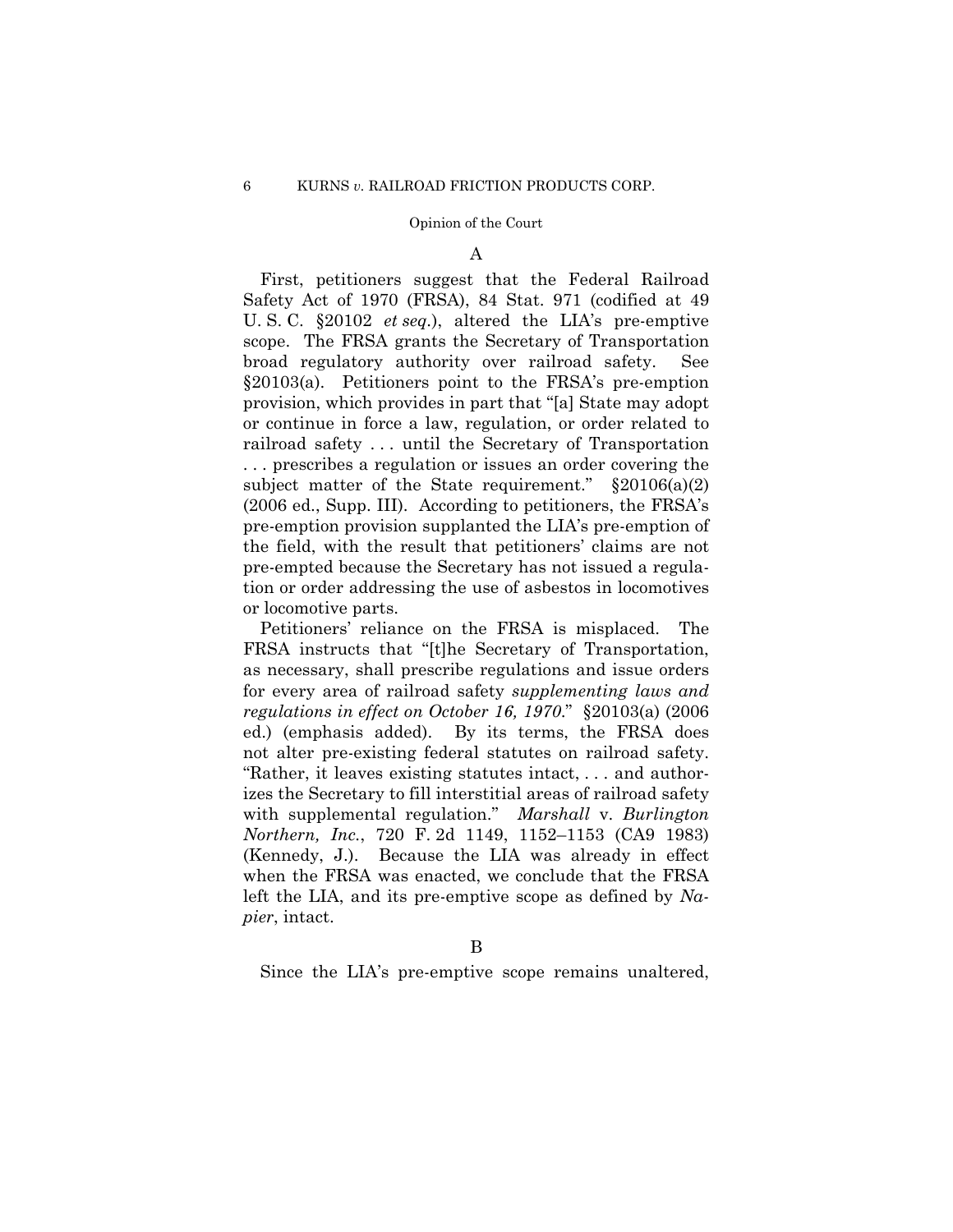petitioners must contend with *Napier*. Petitioners do not ask us to overrule *Napier* and thus do not seek to overcome the presumption of *stare decisis* that attaches to this 85-year-old precedent. See *Global-Tech Appliances, Inc.* v. *SEB S. A.*, 563 U. S. \_\_\_, \_\_\_ (2011) (slip op., at 9) (noting the "special force of the doctrine of *stare decisis* with regard to questions of statutory interpretation" (internal quotation marks omitted)). Instead, petitioners advance several arguments aimed at demonstrating that their claims fall outside of the field pre-empted by the LIA, as it was defined in *Napier*. Each is unpersuasive.

1

Petitioners, along with the Solicitor General as *amicus curiae*, first argue that petitioners' claims do not fall within the LIA's pre-empted field because the claims arise out of the repair and maintenance of locomotives, rather than the use of locomotives on a railroad line. Specifically, they contend that the scope of the field pre-empted by the LIA is coextensive with the scope of the Federal Government's regulatory authority under the LIA, which, they argue, does not extend to the regulation of hazards arising from the repair or maintenance of locomotives. Therefore, the argument goes, state-law claims arising from repair or maintenance—as opposed to claims arising from use on the line—do not fall within the pre-empted field.

We reject this attempt to redefine the pre-empted field. In *Napier*, the Court held that Congress, in enacting the LIA, "manifest[ed] the intention to occupy the entire field of regulating locomotive equipment," and the Court did not distinguish between hazards arising from repair and maintenance as opposed to those arising from use on the line. 272 U. S., at 611. The pre-empted field as defined by *Napier* plainly encompasses the claims at issue here. Petitioners' common-law claims for defective design and failure to warn are aimed at the equipment of locomotives.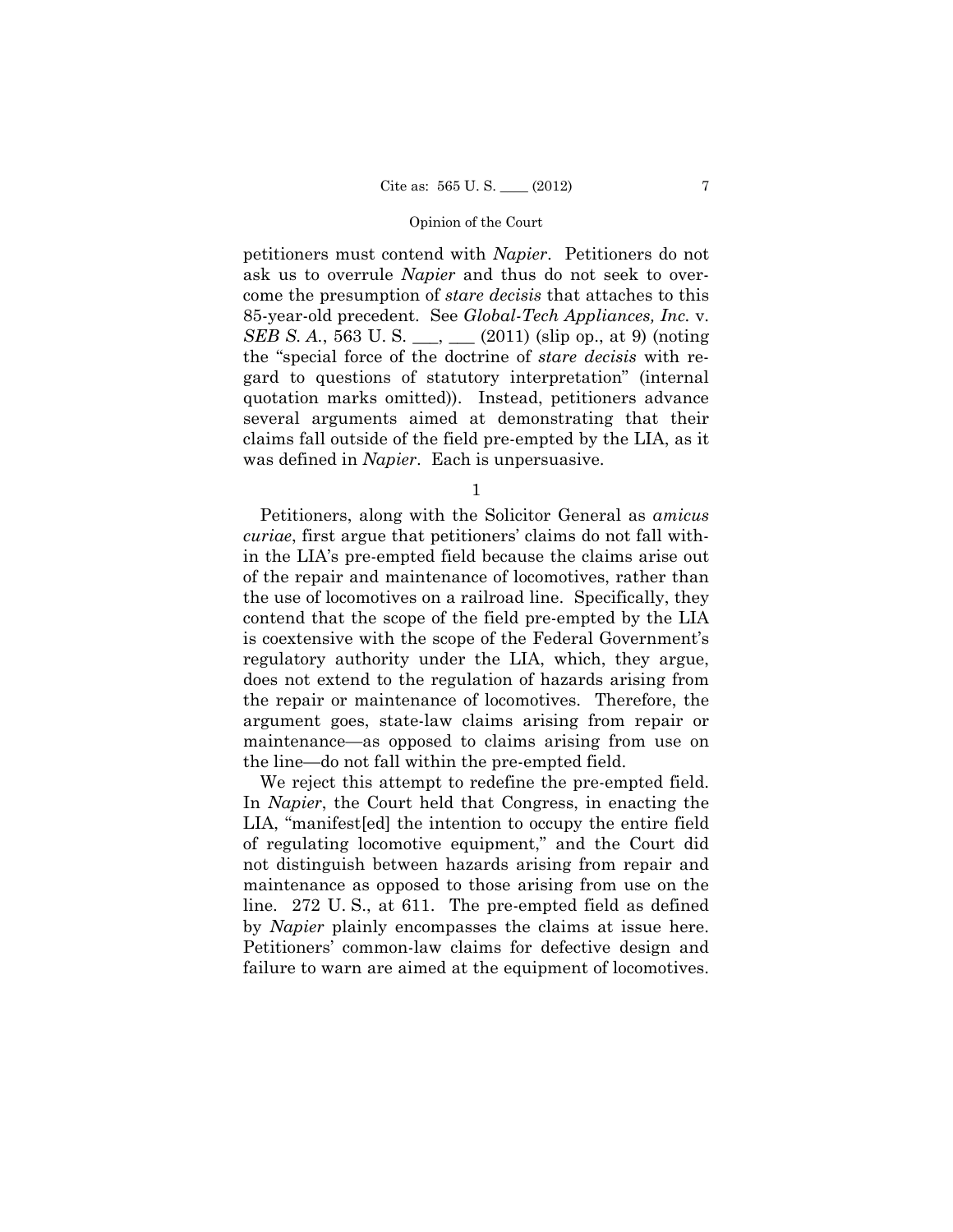Because those claims "are directed to the same subject" as the LIA, *Napier* dictates that they fall within the preempted field. *Id.*, at 612.

2

Petitioners further argue that, even if their designdefect claims are pre-empted, their failure-to-warn claims do not suffer the same fate. In their complaint, petitioners alleged in closely related claims (1) that respondents negligently failed to warn of the risks associated with asbestos and to provide instructions concerning safeguards for working with asbestos; and (2) that the asbestoscontaining products were defective because respondents failed to give sufficient warnings or instructions concerning the "risks, dangers, and harm inherent in said asbestos products." See App. 20–27 (¶¶7–10, 12), 42 (¶8); see also Brief for Petitioners 11. According to petitioners, these claims do not fall within the LIA's pre-empted field because "[t]he basis of liability for failure to warn . . . is not the 'design' or 'manufacture' of a product," but is instead "the failure to provide adequate warnings regarding the product's risks." Reply Brief for Petitioners 16.

We disagree. A failure-to-warn claim alleges that the product itself is unlawfully dangerous unless accompanied by sufficient warnings or instructions. Restatement (Third) of Torts: Products Liability §2(c) (1997) (A failureto-warn claim alleges that a product is defective "when the foreseeable risks of harm posed by the product could have been reduced or avoided by the provision of reasonable instructions or warnings by the seller or other distributor, . . . and the omission of the instructions or warnings renders the product not reasonably safe"); see also *id.,*  Comment *l*, at 33 ("Reasonable designs and instructions or warnings both play important roles in the production and distribution of reasonably safe products"). Thus, the "gravamen" of petitioners' failure-to-warn claims "is still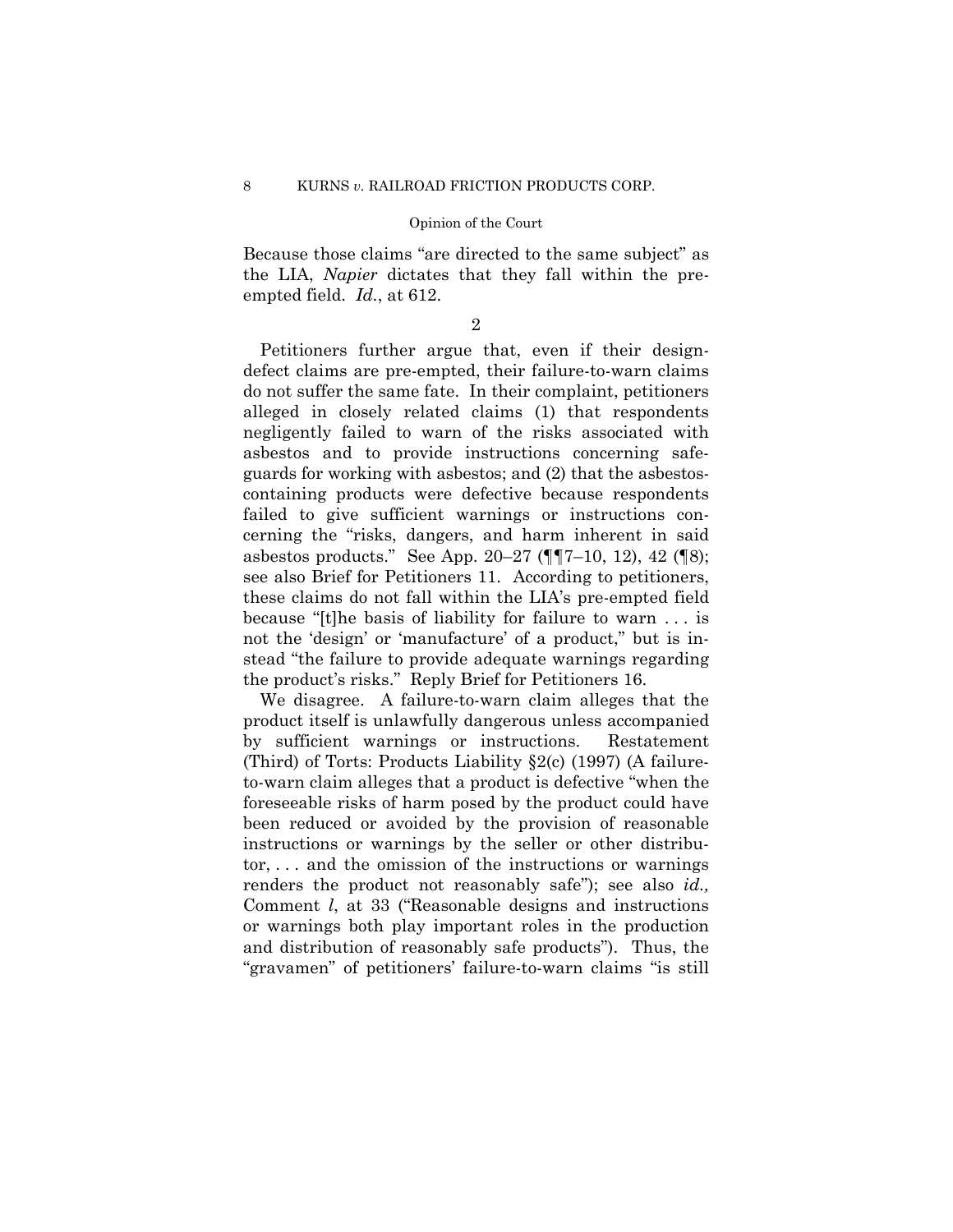that [Corson] suffered harmful consequences as a result of his exposure to asbestos contained in locomotive parts and appurtenances." 620 F. 3d, at 398, n. 8. Because petitioners' failure-to-warn claims are therefore directed at the equipment of locomotives, they fall within the pre-empted field defined by *Napier*. 272 U. S., at 612.4

Petitioners also contend that their state-law claims against manufacturers of locomotives and locomotive parts fall outside of the LIA's pre-empted field because manufacturers were not regulated under the LIA at the time that Corson was allegedly exposed to asbestos. Petitioners point out that the LIA, as originally enacted in the BIA, subjected only common carriers to civil penalties. Act of Feb. 17, 1911, §9, 36 Stat. 916. It was not until 1988, well after the events of this case, that the LIA's penalty provision was revised to apply to "[a]ny person" violating the LIA. Rail Safety Improvement Act of 1988, §14(7)(A), 102 Stat. 633; see also §14(7)(B) (amending penalty provision to provide that "an act by an individual that causes a railroad to be in violation ... shall be deemed a violation").

<sup>3</sup> 

<sup>4</sup> JUSTICE SOTOMAYOR apparently agrees that petitioners' failure-towarn claims are directed at the equipment of locomotives. *Post,* at 5 (opinion concurring in part and dissenting in part). Yet, she argues, those claims affect locomotive equipment only "'tangentially.'" *Ibid.* (quoting *English* v. *General Elec. Co.*, 496 U. S. 72, 85 (1990)). Not so. A failure-to-warn claim imposes liability on a particular design of locomotive equipment unless warnings deemed sufficient under state law are given. This duty to warn and the accompanying threat of liability will inevitably influence a manufacturer's choice whether to use that particular design. By influencing design decisions in that manner, failure-to-warn liability has a "'direct and substantial effect'" on the "physical elements" of a locomotive. *Post,* at 5 (quoting *English, supra*, at 85).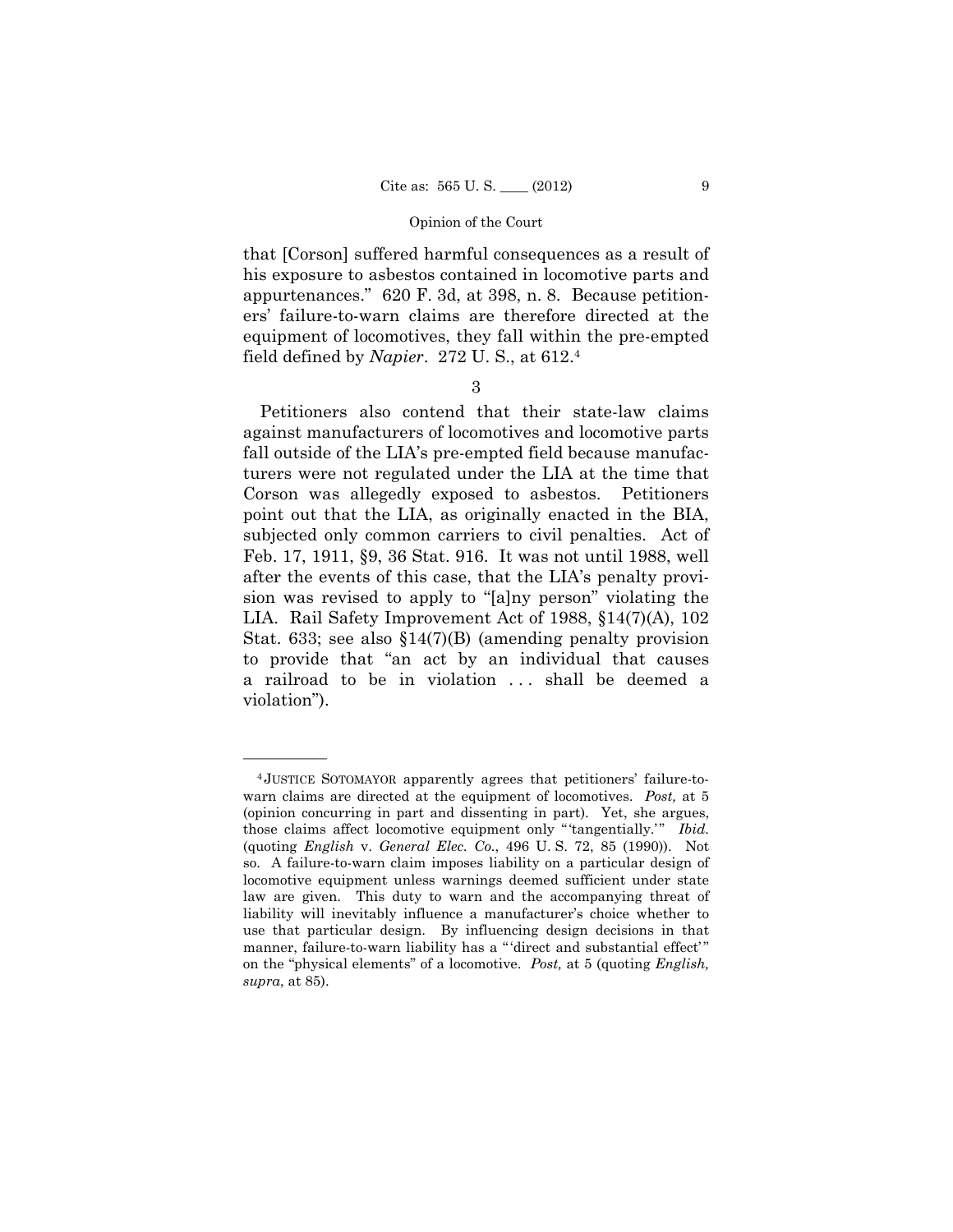This argument fails for the same reason as the two preceding arguments: It is inconsistent with *Napier*. *Napier* defined the field pre-empted by the LIA on the basis of the physical elements regulated—"the equipment of locomotives"—not on the basis of the entity directly subject to regulation. 272 U. S., at 612. Because petitioners' claims are directed at the equipment of locomotives, they fall within the pre-empted field.

Petitioners' proposed rule is also contrary to common sense. Under petitioners' approach, a State could not require *railroads* to equip their locomotives with parts meeting state-imposed specifications, but could require *manufacturers* of locomotive parts to produce only parts meeting those state-imposed specifications. We rejected a similar approach in an express pre-emption context in *Engine Mfrs. Assn.* v. *South Coast Air Quality Management Dist.*, 541 U. S. 246 (2004). There, a state entity argued that its rules prohibiting the purchase or lease of vehicles that failed to meet stringent emissions requirements were not pre-empted by the Clean Air Act, 42 U. S. C. §7543(a), because the rules in question were aimed at the purchase of vehicles, rather than their manufacture or sale. 541 U. S., at 248. We observed, however, that "treating sales restrictions and purchase restrictions differently for pre-emption purposes would make no sense," because the "manufacturer's right to sell federally approved vehicles is meaningless in the absence of a purchaser's right to buy them." *Id.*, at 255. Similarly, a railroad's ability to equip its fleet of locomotives in compliance with federal standards is meaningless if manufacturers are not allowed to produce locomotives and locomotive parts that meet those standards. Petitioners' claims thus do not avoid pre-emption simply because they are aimed at the manufacturers of locomotives and locomotive parts.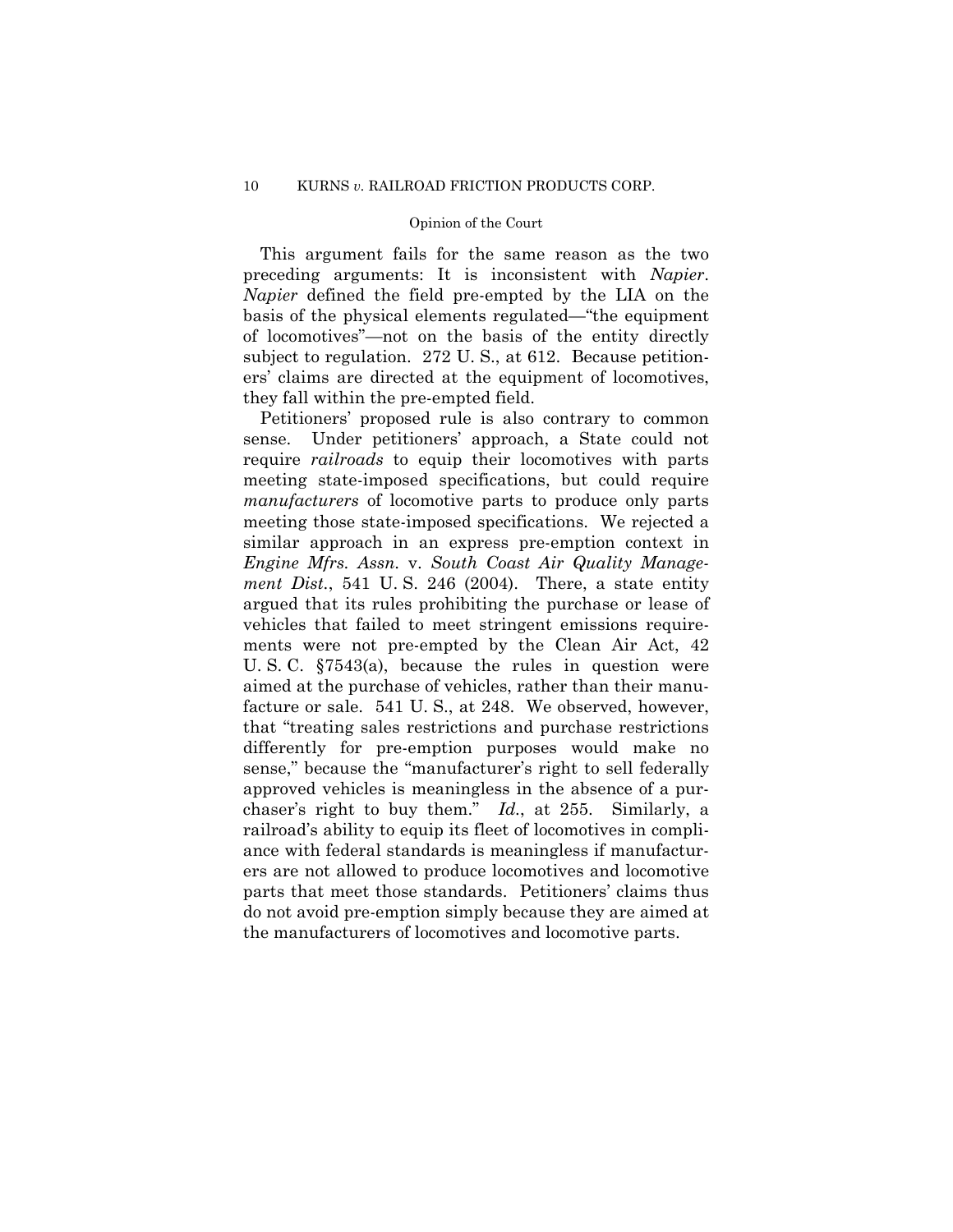4

Finally, petitioners contend that the LIA's pre-emptive scope does not extend to state common-law claims, as opposed to state legislation or regulation. Petitioners note that "a preempted field does not necessarily include state common law." Brief for Petitioners 38–39 (citing *Silkwood*  v. *Kerr-McGee Corp.*, 464 U. S. 238 (1984); *Sprietsma* v. *Mercury Marine*, 537 U. S. 51 (2002)). *Napier*, however, held that the LIA "occupsid" the entire field of regulating locomotive equipment" to the exclusion of state regulation. 272 U. S., at 611–612. That categorical conclusion admits of no exception for state common-law duties and standards of care. As we have recognized, state "regulation can be . . . effectively exerted through an award of damages," and "[t]he obligation to pay compensation can be, indeed is designed to be, a potent method of governing conduct and controlling policy." *San Diego Building Trades Council* v. *Garmon*, 359 U. S. 236, 247 (1959). Cf. *Riegel* v. *Medtronic, Inc.*, 552 U. S. 312, 324 (2008) ("Absent other indication, reference to a State's 'requirements' [in a federal express pre-emption provision] includes its common-law duties"). We therefore conclude that state common-law duties and standards of care directed to the subject of locomotive equipment are pre-empted by the LIA.

\* \* \*

For the foregoing reasons, we hold that petitioners' state-law design-defect and failure-to-warn claims fall within the field of locomotive equipment regulation preempted by the LIA, as that field was defined in *Napier*. Accordingly, the judgment of the Court of Appeals is affirmed.

*It is so ordered.*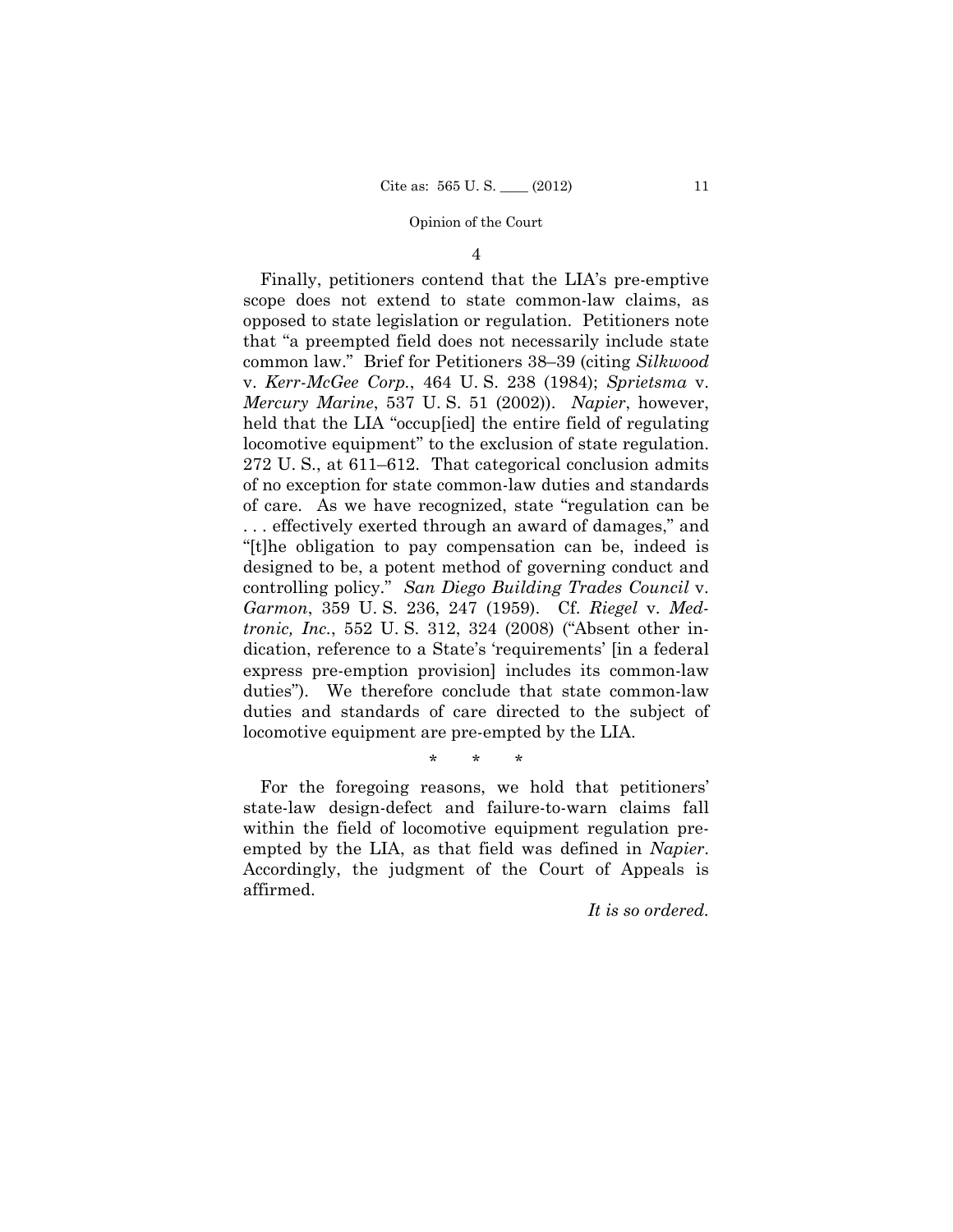KAGAN, J., concurring

# $\frac{1}{2}$  ,  $\frac{1}{2}$  ,  $\frac{1}{2}$  ,  $\frac{1}{2}$  ,  $\frac{1}{2}$  ,  $\frac{1}{2}$  ,  $\frac{1}{2}$ **SUPREME COURT OF THE UNITED STATES**

### $\frac{1}{2}$  ,  $\frac{1}{2}$  ,  $\frac{1}{2}$  ,  $\frac{1}{2}$  ,  $\frac{1}{2}$  ,  $\frac{1}{2}$ No. 10–879

# GLORIA GAIL KURNS, EXECUTRIX OF THE ESTATE OF GEORGE M. CORSON, DECEASED, ET AL., PETITIONERS *v.* RAILROAD FRICTION PRODUCTS CORPORATION ET AL.

# APPEALS FOR THE THIRD CIRCUIT<br>[February 29, 2012] ON WRIT OF CERTIORARI TO THE UNITED STATES COURT OF

# JUSTICE KAGAN, concurring.

 Like JUSTICE SOTOMAYOR, *post,* at 1 (opinion concurring in part and dissenting in part), I doubt this Court would decide *Napier* v. *Atlantic Coast Line R. Co.*, 272 U. S. 605 (1926), in the same way today. The *Napier* Court concluded that Congress had "manifest[ed] the intention to occupy the entire field of regulating locomotive equipment," based on nothing more than a statute granting regulatory authority over that subject matter to a federal agency. *Id.,*  at 611. Under our more recent cases, Congress must do much more to oust all of state law from a field. See, *e.g., New York State Dept. of Social Servs.* v. *Dublino*, 413 U. S. 405, 415 (1973) (rejecting preemption even though Congress had enacted a "detailed" and "comprehensive" regulatory scheme). Viewed through the lens of modern preemption law, *Napier* is an anachronism.

But *Napier* governs so long as Congress lets it—and that decision provides a straightforward way to determine whether state laws relating to locomotive equipment are preempted. According to *Napier*, the scope of the agency's power under the Locomotive Inspection Act (LIA) determines the boundaries of the preempted field. See 272 U. S., at 611 (state regulations were preempted because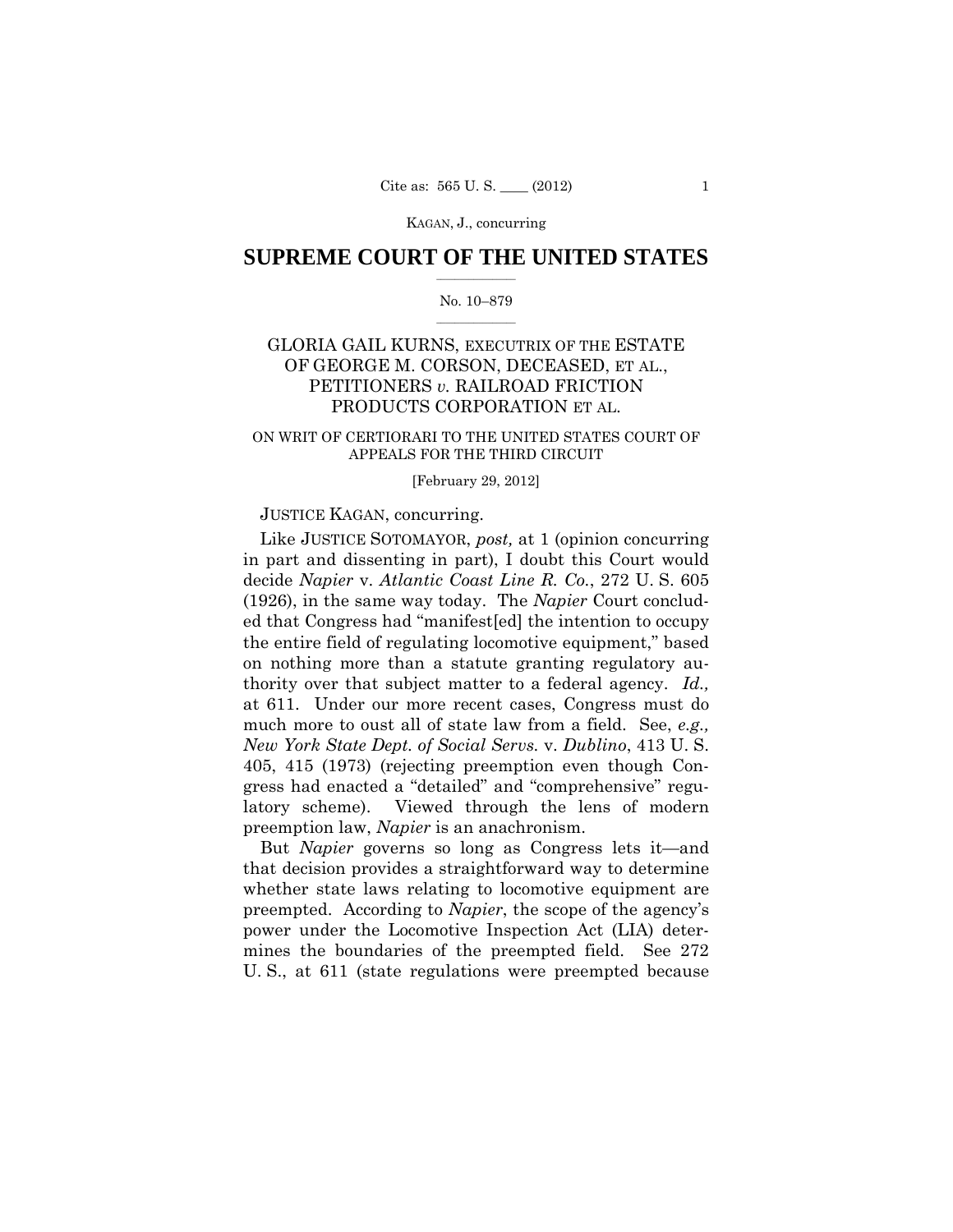#### KAGAN, J., concurring

they fell "within the scope of the authority delegated to the Commission"); see also *ante,* at 5 (the " 'broad scope of the authority'" given to the agency "led to [*Napier*'s] conclusion"); *post,* at 7–8 ("[T]he pre-empted field is congruent with the regulated field"). And under that test, none of the state-law claims at issue here can survive.

All of us agree that the petitioners' defective-design claims are preempted. *Napier* recognized the federal agency's delegated authority over "the design, the construction and the material of every part of the locomotive." 272 U. S., at 611. In doing so, *Napier* did not distinguish between "hazards arising from repair and maintenance" of the parts and hazards stemming from their "use on the line." *Ante*, at 7. The agency thus has authority to regulate the design of locomotive equipment—like the asbetoscontaining brakeshoes here—to prevent either danger. And that fact resolves the preemption question. Because the agency could have banned use of the brakeshoes as designed, the petitioners' defective-design claims—which would effectively accomplish the identical result—fall within the preempted field.

So too the petitioners' failure-to-warn claims, and for the same reason. *Napier* did not specifically address warnings, because the case in no way involved them. But if an agency has the power to prohibit the use of locomotive equipment, it also has the power to condition the use of that equipment on proper warnings. (And that is so, contrary to JUSTICE SOTOMAYOR's view, see *post*, at 8, n. 3, whether the warning is engraved into the part itself or posted on the workshop wall.) Here, for example, the agency need not have chosen between banning asbestoscontaining brakeshoes and leaving them entirely unregulated. It could instead have required a warning about how to handle those brakeshoes safely. If, say, a mask would have protected a worker from risk, then the agency could have demanded a notice to that effect. See, *e.g., Law* v.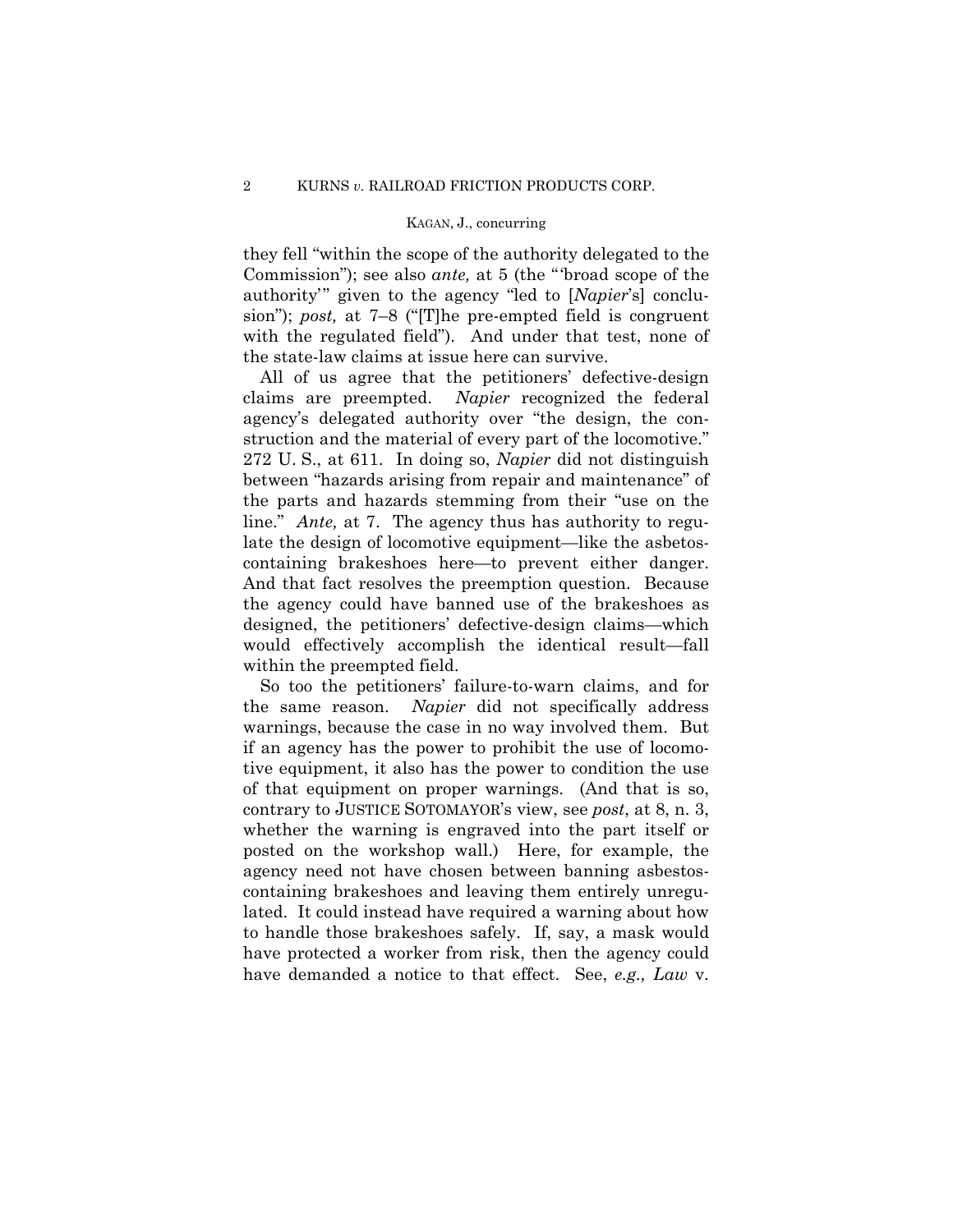#### KAGAN, J., concurring

 (same).\* And because the agency could have required *General Motors Corp.*, 114 F. 3d 908, 911 (CA9 1997) ("As for warning requirements, these too are within the scope of the [agency's] authority"); *Scheiding* v. *General Motors Corp.*, 22 Cal. 4th 471, 484, 993 P. 2d 996, 1004 (2000) warnings about the equipment's use, the petitioners' failure-to-warn claims, no less than their defective-design claims, are preempted under *Napier*.

I understand these views to comport with the Court's opinion in this case, and I accordingly join it in full.

 as *Amicus Curiae* 12–13. The agency's understanding of its author-\* JUSTICE SOTOMAYOR argues that "preserving petitioners' failure-towarn claims coheres with the LIA's regulatory regime" because the agency disclaims authority over locomotive repair and maintenance. *Post,* at 7*.* But that claim conflates two separate distinctions. The agency draws a line not between mandating design changes and mandating warnings, but between regulating equipment that is hazardous to repair and regulating equipment that is hazardous to use on the railroad line. In keeping with that analysis, the agency contends that the petitioners' design-defect claims also fall outside the preempted field because the alleged defect in the brakeshoes rendered dangerous only their repair, and not their on-line use. See Brief for United States ity therefore does not support JUSTICE SOTOMAYOR's position. As the agency agrees, the petitioners' claims must stand or fall together if viewed through the lens of the agency's regulatory authority. In my view, they fall because the Court rightly rejects the agency's proffered distinction between regulating the dangers of repairing equipment and regulating the dangers of using that equipment on line. See *supra,*  at 2.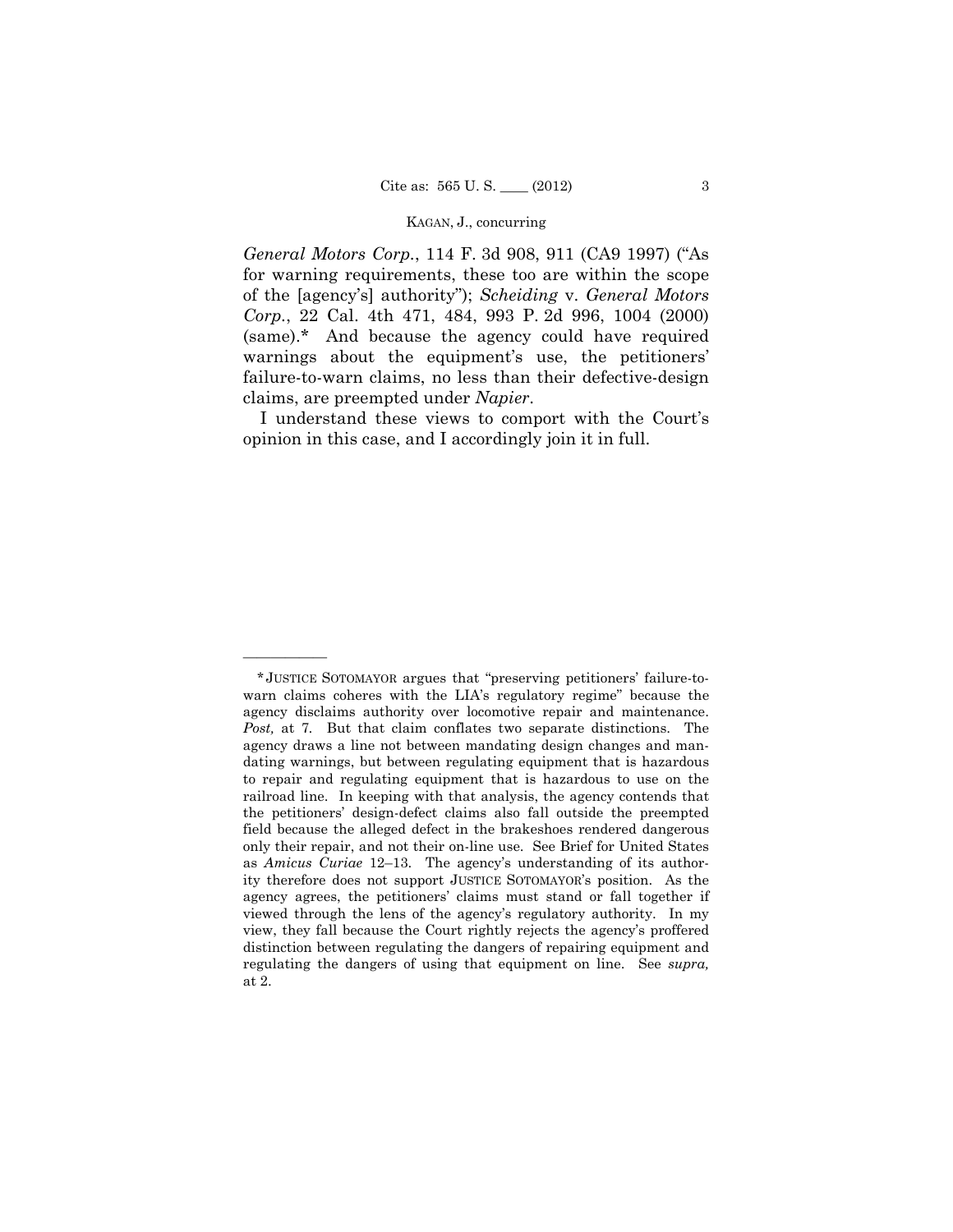# $\frac{1}{2}$  ,  $\frac{1}{2}$  ,  $\frac{1}{2}$  ,  $\frac{1}{2}$  ,  $\frac{1}{2}$  ,  $\frac{1}{2}$  ,  $\frac{1}{2}$ **SUPREME COURT OF THE UNITED STATES**

### $\frac{1}{2}$  ,  $\frac{1}{2}$  ,  $\frac{1}{2}$  ,  $\frac{1}{2}$  ,  $\frac{1}{2}$  ,  $\frac{1}{2}$ No. 10–879

# GLORIA GAIL KURNS, EXECUTRIX OF THE ESTATE<br>OF GEORGE M. CORSON, DECEASED, ET AL., PETITIONERS *v.* RAILROAD FRICTION PRODUCTS CORPORATION ET AL.

# ON WRIT OF CERTIORARI TO THE UNITED STATES COURT OF<br>APPEALS FOR THE THIRD CIRCUIT<br>[February 29, 2012] APPEALS FOR THE THIRD CIRCUIT

 JUSTICE SOTOMAYOR, with whom JUSTICE GINSBURG and JUSTICE BREYER join, concurring in part and dissenting in part.

I concur in the Court's holding that the Locomotive Inspection Act (LIA), 49 U. S. C. §20701 *et seq.,* pre-empts petitioners' tort claims for defective design, but I respectfully dissent from the Court's holding that the same is true of petitioners' claims for failure to warn. In my view, the latter escape pre-emption because they impose no state-law requirements in the field reserved for federal regulation: "the equipment of locomotives." *Napier* v. *Atlantic Coast Line R. Co.*, 272 U. S. 605, 612 (1926).

I

used on a highway of interstate commerce." Id., at 607. used on a highway of interstate commerce." *Id.,* at 607. Perhaps this Court might decide *Napier* differently today. 520 U. S. 564, 617 (1997) (THOMAS, J., dissenting). The Statutory *stare decisis* compels me to agree that the LIA occupies "the field of regulating locomotive equipment The LIA lacks an express pre-emption clause, and "our recent cases have frequently rejected field pre-emption in the absence of statutory language expressly requiring it." *Camps Newfound/Owatonna, Inc.* v. *Town of Harrison*,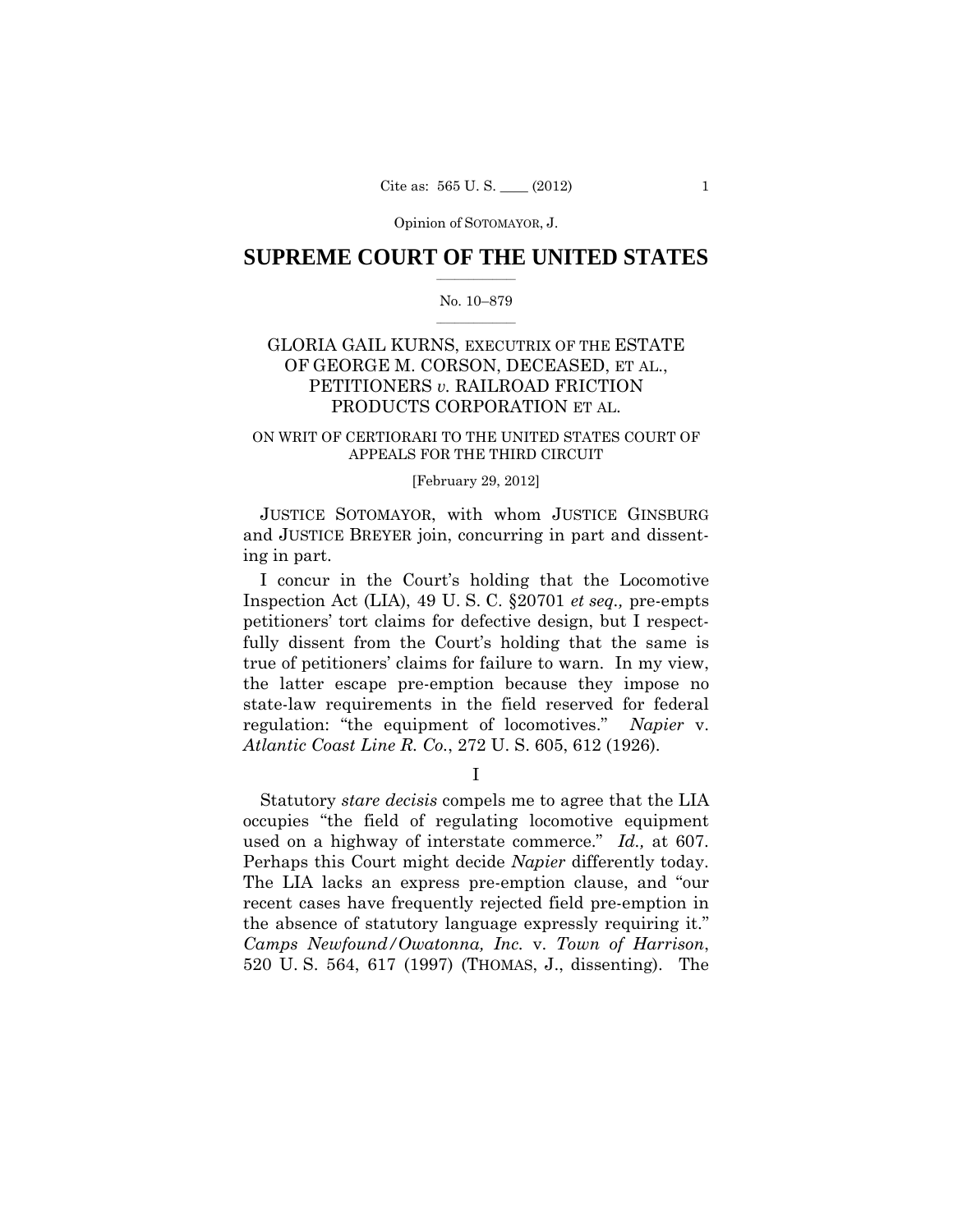LIA contains no substantive regulations, let alone a "scheme of federal regulation . . . so pervasive as to make reasonable the inference that Congress left no room for the States to supplement it." *Rice* v. *Santa Fe Elevator Corp.*, 331 U. S. 218, 230 (1947). Instead of relying on such indications of Congress' intent to oust state law, *Napier*  implied field pre-emption from the LIA's mere delegation of regulatory authority to the Interstate Commerce Commission. Compare 272 U. S., at 612–613, with, *e.g., Hillsborough County* v. *Automated Medical Laboratories, Inc.*, 471 U. S. 707, 717 (1985), and *New York State Dept. of Social Servs.* v. *Dublino*, 413 U. S. 405, 415 (1973). Nonetheless, *Napier*'s construction of the LIA has been settled law for 85 years, and "'[c]onsiderations of *stare decisis*  have special force in the area of statutory interpretation.'" *Hilton* v. *South Carolina Public Railways Comm'n*, 502 U. S. 197, 202 (1991).

Consistent with the values served by statutory *stare decisis*, however, it is important to be precise about what *Napier* held: *Napier* defined the pre-empted field as the physical composition of locomotive equipment. See 272 U. S., at 611 ("The power delegated  $\dots$  by the [LIA]  $\dots$ extends to the design, the construction, and the material of every part of the locomotive and tender and of all appurtenances"); *id.,* at 612 ("The federal and the state statutes are directed to the same subject—the equipment of locomotives. They operate upon the same object"); see also Act of June 7, 1924, §2, 43 Stat. 659 (making the LIA's standard of care applicable to the "locomotive, its boiler, tender, and all parts and appurtenances thereof"). Petitioners' defective-design claims fall within the preempted field because they would impose state-law requirements on a locomotive's physical makeup. See *ante,*  at 7–8.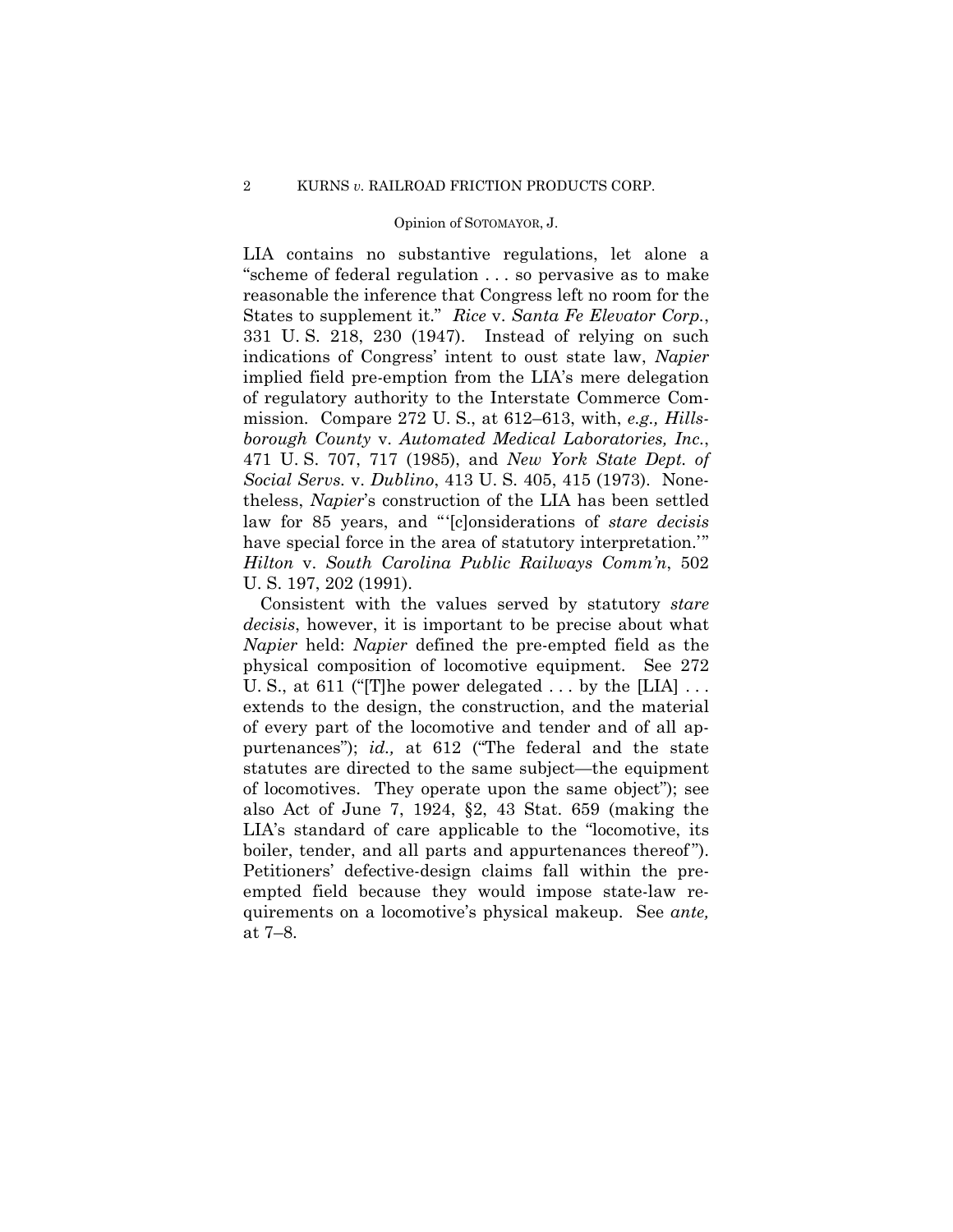# II

Petitioners' failure-to-warn claims, by contrast, proceed on a fundamentally different theory of tort liability that does not implicate a product's physical composition at all. A failure-to-warn claim asks nothing of a product's design, but requires instead that a manufacturer caution of nonobvious dangers and provide instructions for safe use. Indeed, a product may be flawlessly designed and still subject its manufacturer or seller to liability for lack of adequate instructions or warnings. See, *e.g.,* Madden, The Duty To Warn in Products Liability: Contours and Criticism, 89 W. Va. L. Rev. 221 (1987) ("Although a product is unerringly designed, manufactured and assembled, injury or damage occasioned by its intended or reasonably foreseeable use may subject the seller to liability. Such liability may be found if the product has a potential for injury that is not readily apparent to the user" (cited in Restatement (Third) of Torts: Products Liability §2, Reporter's Note, Comment *i*, n. 1 (1997) (hereinafter Restatement)); see also Madden, 89 W. Va. L. Rev., at 221, n. 1 (collecting cases). Petitioners' complaint embodies just this conceptual distinction. Compare App. 22–23,  $\P$ [10(c)–(e), (g), with *id.,* at 25, ¶10(p).1

In the jurisdictions relevant to this suit, failure to warn is "a distinct cause of action under the theory of strict products liability." *Riley* v. *American Honda Motor Co.*, 259 Mont. 128, 132, 856 P. 2d 196, 198 (1993). Thus, "'a failure to warn of an injury[-]causing risk associated with the use of a technically pure and fit product can render such product unreasonably dangerous.'" *Ibid.;* see also, *e.g., Jahnig* v. *Coisman*, 283 N. W. 2d 557, 560 (S. D. 1979)

<sup>1</sup>Nor do petitioners' failure-to-warn claims allege that respondents' locomotive parts should have been altered, for example, by affixing warnings to the products themselves. See App. 22–23,  $\P$  $[10(c)–(e), (g);$ *id.,* at 27, ¶12(d).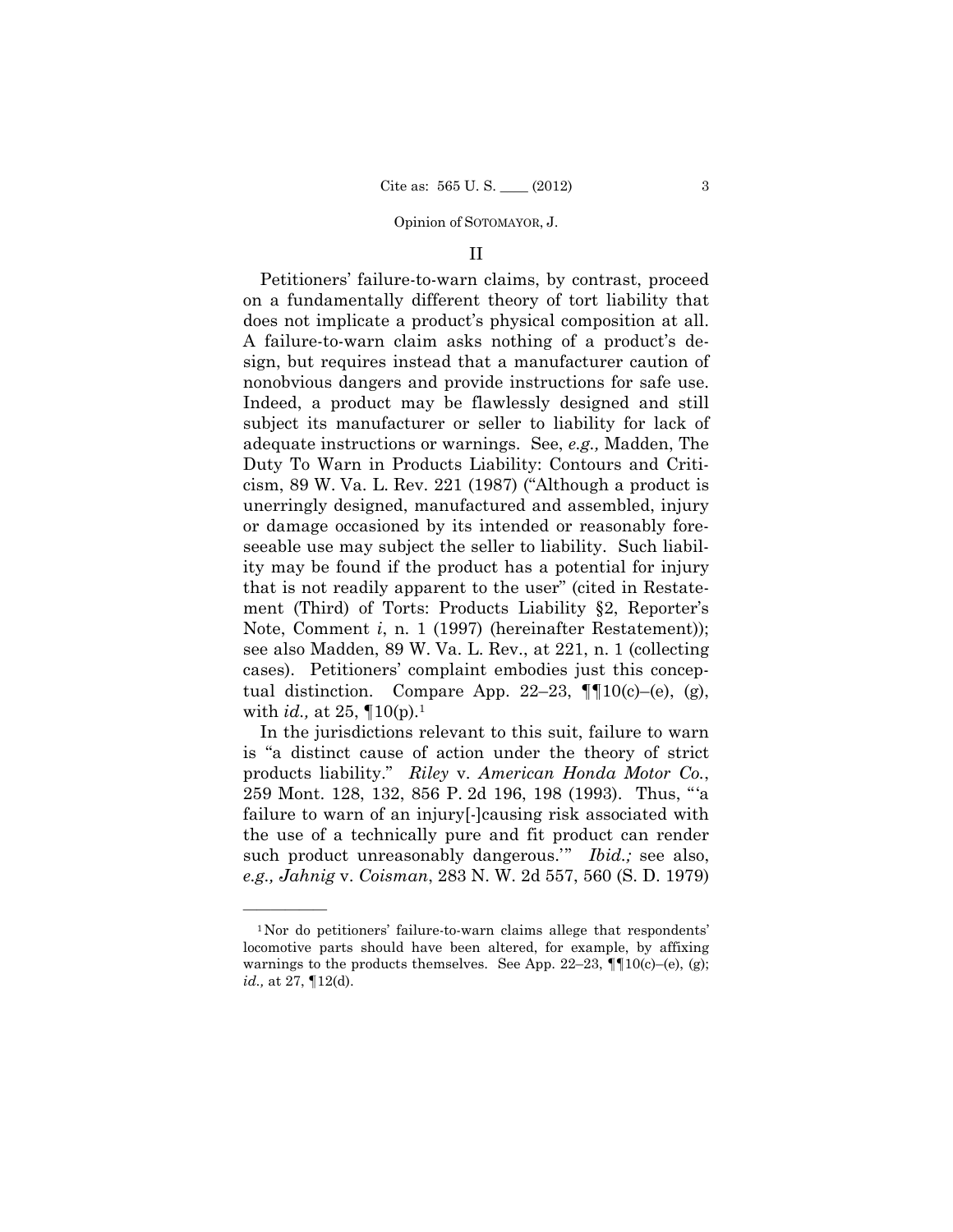("In products liability suits based upon strict liability, . . . the product itself need not be defective. Where a manufacturer or seller has reason to anticipate that danger may result from a particular use of his product, and he fails to give adequate warning of such a danger, the product sold without such warning is in a defective condition within the strict liability doctrine"); *Greiner* v. *Volkswagenwerk Aktiengeselleschaft*, 540 F. 2d 85, 92–93 (CA3 1976) (finding that "failure to adequately warn of inherent or latent limitations in a product, which do not necessarily amount to a design defect" is "an independent basis of liability" under Pennsylvania law).2

Similarly, this Court has explained that a failure-towarn claim is "narrower" than a claim that alleges a defect in the underlying product. *Wyeth* v. *Levine*, 555 U. S. 555, 565 (2009). Thus in *Wyeth*, this Court affirmed a state damages award based on a drug manufacturer's failure to provide sufficient warnings to clinicians against intravenous administration of the drug, but noted that it was unnecessary to decide "whether a state rule proscribing intravenous administration would be pre-empted." *Ibid.* Cf. *Bates* v. *Dow Agrosciences LLC*, 544 U. S. 431, 444 (2005) ("Rules that require manufacturers to design reasonably safe products ... plainly do not qualify as requirements for 'labeling or packaging.' None of these common-law rules requires that manufacturers label or package their products in any particular way").

The majority treats defective-design and failure-to-warn claims as congruent, reasoning that each asserts a product defect. See *ante,* at 8–9 (citing Restatement §2(c) and

<sup>2</sup>Petitioners brought suit in Pennsylvania, but alleged that their decedent, George Corson, was exposed to asbestos at railroad maintenance and repair shops in Montana and South Dakota. *Id.*, at 42,  $\P\$ 6– 7. Because the District Court granted summary judgment on the issue of pre-emption, it performed no choice-of-law analysis to identify the applicable substantive state law. See App. to Pet. for Cert. 22a–39a.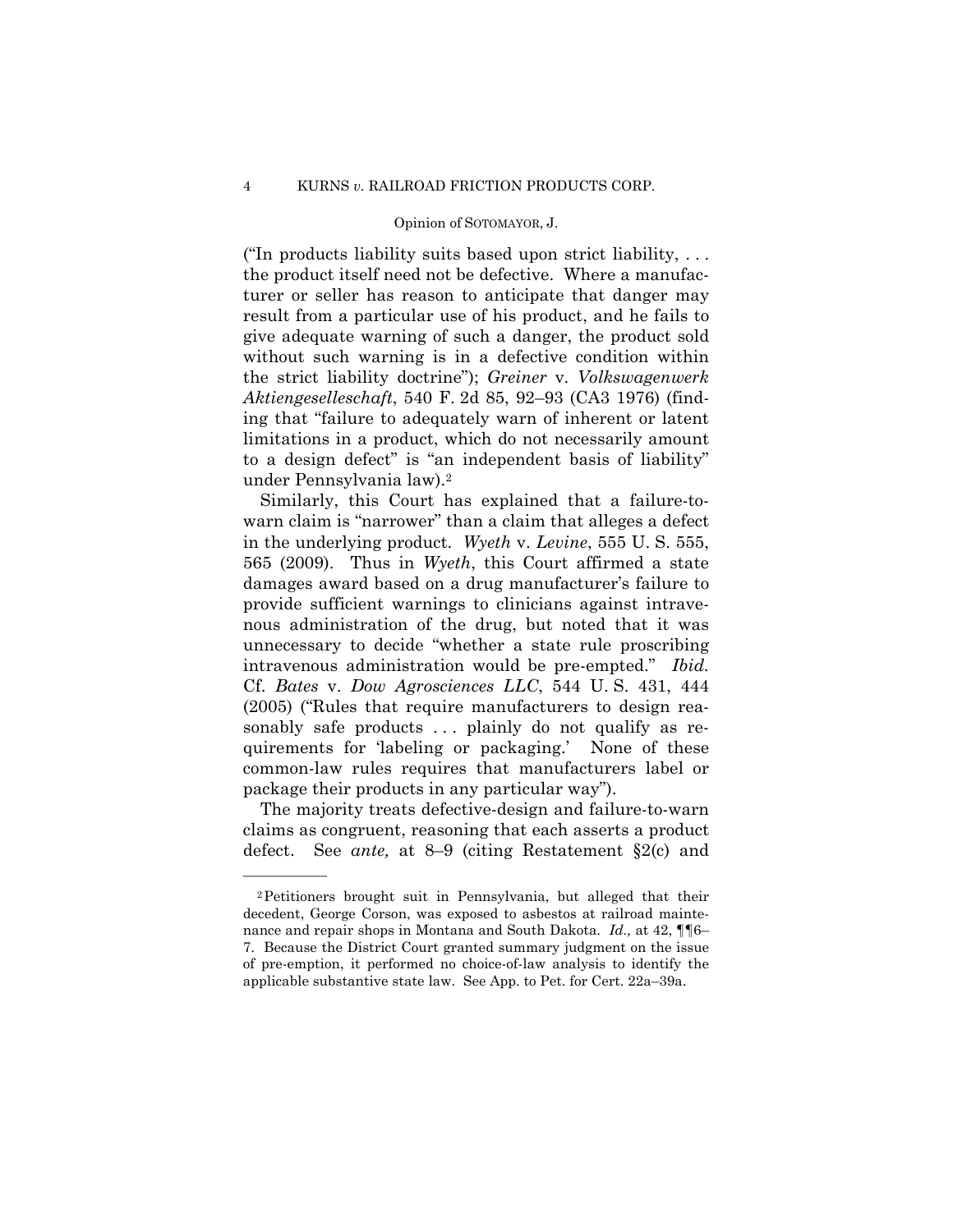Comment *l*). That may be true at a high level of generality, but "[d]esign and failure-to-warn claims . . . rest on different factual allegations and distinct legal concepts." Restatement §2, at 35, Comment *n*. For example, a manufacturer or seller cannot escape liability for an unreasonably unsafe design merely by issuing a warning. See *id.,* at 33, Comment *l* ("Warnings are not . . . a substitute for the provision of a reasonably safe design"). In a fundamental sense, therefore, a failure-to-warn claim proceeds by taking a product's physical design as a given. A failure-towarn claim alleges a "defect" by asserting that a product, as designed, is safe for use only when accompanied by a warning—not that a product must be designed differently.

 tially" matters within the regulated field is pre-empted. *English* v. *General Elec. Co.*, 496 U. S. 72, 85 (1990). The majority further conflates defective-design and failure-to-warn claims by noting that each is "directed at" locomotive equipment. *Ante*, at 9. That is insufficient. Not every state law that "could be said to affect tangen-Rather, "for a state law to fall within the pre-empted zone, it must have some direct and substantial effect" on the primary conduct of entities subject to federal regulation. *Ibid.* As explained above, the LIA regulates the physical equipment of locomotives. But petitioners' failure-to-warn claims, if successful, would have no necessary effect on the physical equipment of locomotives at all, as respondents themselves acknowledge. See Brief for Respondents 55 (petitioners' failure-to-warn claims "may not themselves literally mandate physical alteration of the locomotive's design or construction").

In the majority's view, a "duty to warn and the accompanying threat of liability will inevitably influence" a manufacturer's design choices. *Ante,* at 9, n. 4. But an "influence" is not the same as an "effect," and not every state law with some imaginable impact on matters within a federally regulated field is, for that reason alone, pre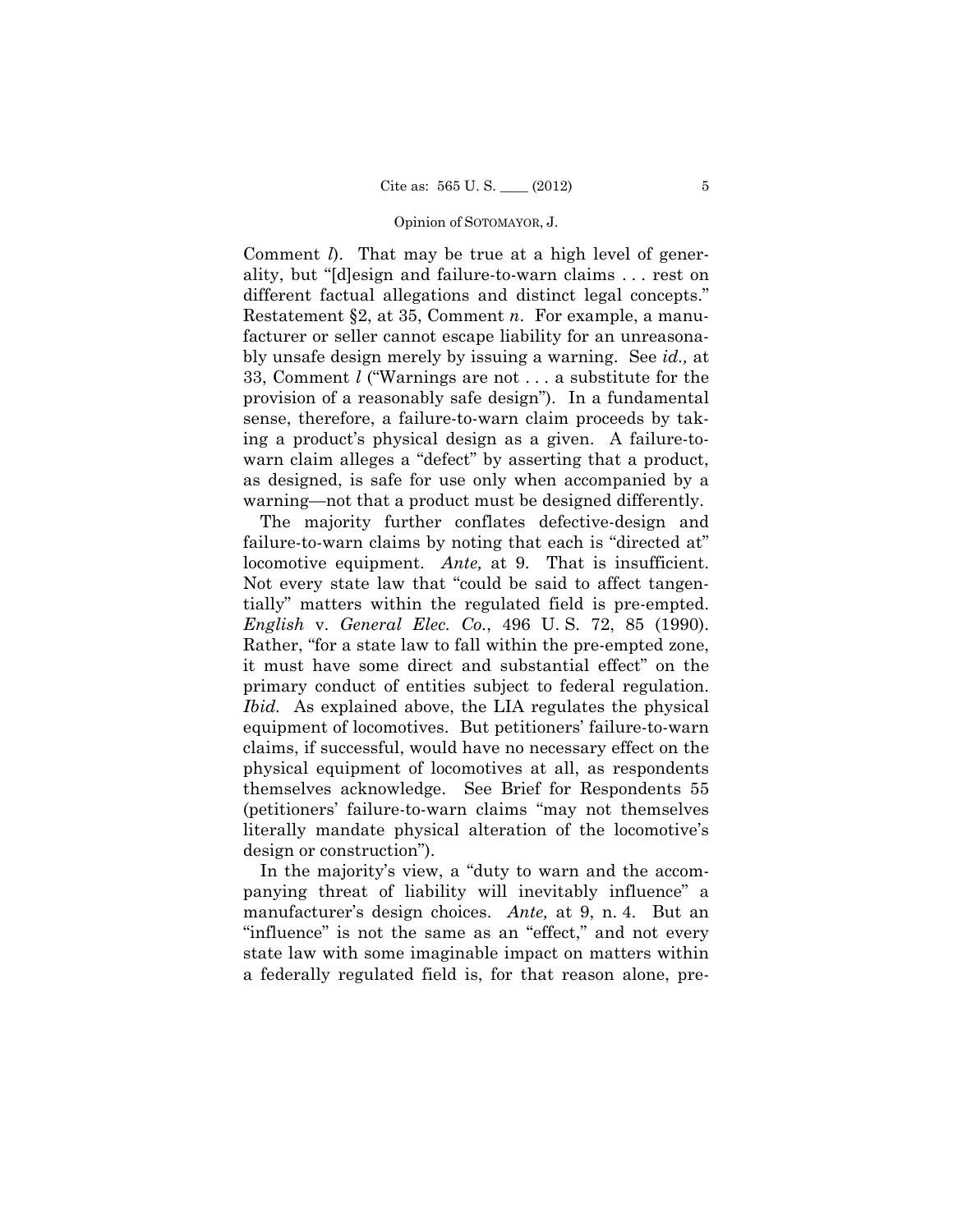empted. See *English*, 496 U. S., at 85–86; *Silkwood* v. *Kerr-McGee Corp.*, 464 U. S. 238, 256 (1984). Indeed, the majority elides the distinction between indirect and direct regulation, even though this Court has explained that the two are not equivalent for pre-emption purposes. See *Goodyear Atomic Corp.* v. *Miller*, 486 U. S. 174, 186 (1988) ("Congress may reasonably determine that incidental regulatory pressure is acceptable, whereas direct regulatory authority is not"). State wage-and-hour laws, workplace safety standards, or tax credits for green technology, for example, could all "influence" the means and materials of locomotive equipment manufacture without imposing direct obligations. Nor does the majority substantiate its assertion that the "influence" exerted by a duty to warn need be "inevitabl[e]" or "substantial." *Ante,* at 9, n. 4. To the contrary, the requirements imposed by such a duty could be light, and the corresponding liability negligible, in comparison to the commercial value of retaining an existing design.

Respondents could have complied with state-law duties to warn by providing instructions for the safe maintenance of asbestos-containing locomotive parts in equipment manuals. See, *e.g.,* Baldwin-Lima-Hamilton Corp., Engine Manual for 600 Series Diesel Engines (1951), online at http://www.rr-fallenflags.org/manual/blh-6em.html (last visited Feb. 27, 2012, and available in Clerk of Court's case file). Or respondents could have ensured that repair shops posted signs. See Restatement §2, at 29–30, Comment *i* (duty to warn "may require that instructions and warnings be given not only to purchasers, users, and consumers, but also to others who a reasonable seller should know will be in a position to reduce or avoid the risk of harm"); see also, *e.g., Patch* v. *Hillerich & Bradsby Co.*, 361 Mont. 241, 246, 257 P. 3d 383, 388 (2011) ("While placing a warning directly on a product is one method of warning, other methods of warning exist, including, but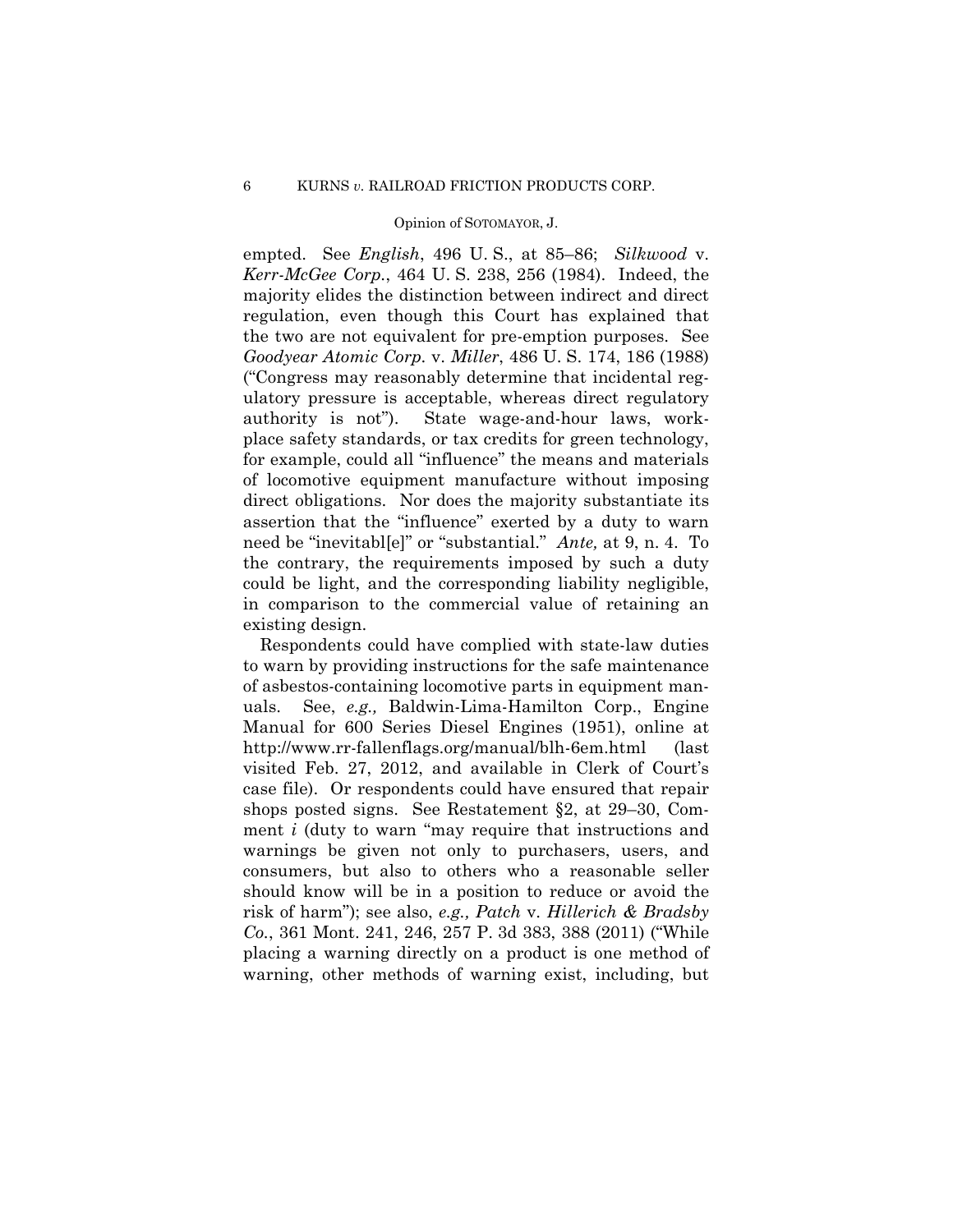suffered harmful consequences as a result of his exposure not limited to, issuing oral warnings and placing warnings in advertisements, posters, and media releases"). Neither step would encroach on the pre-empted field of locomotives' "physical elements." *Napier*, 272 U. S., at 612. The majority is therefore wrong to say that "the 'gravamen' of petitioners' failure-to-warn claims 'is still that [Corson] to asbestos contained in locomotive parts and appurtenances.'" *Ante,* at 8–9 (quoting *Kurns* v. *A. W. Chesteron, Inc.*, 620 F. 3d 392, 398, n. 8 (CA3 2010)). Rather, the "gravamen" of these claims is that petitioners' decedent George Corson could have avoided the harmful consequences of exposure to asbestos while repairing precisely the same locomotive parts had respondents cautioned him, for example, to wear a mask.

 as *Amicus Curiae* in *John Crane, Inc.* v. *Atwell*, O. T. Finally, preserving petitioners' failure-to-warn claims coheres with the LIA's regulatory regime. Neither the Interstate Commerce Commission, to which Congress first delegated authority under the LIA, nor the Federal Railroad Administration (FRA), to whom that authority now belongs, has ever regulated locomotive repair and maintenance. To the contrary, the FRA takes the position that it lacks power under the LIA to regulate within locomotive maintenance and repair facilities. Brief for United States 2010, No. 10–272, p. 10 ("[T]he field covered by the LIA does not include requirements concerning the repair of locomotives that are not in use"); Brief for United States as *Amicus Curiae* 13 ("The preempted field . . . does not include tort claims based on injuries arising when locomotives are not in use"). The FRA has determined that the Occupational Safety and Health Administration, not itself, bears primary responsibility for workplace safety, including with respect to hazardous materials. 43 Fed. Reg. 10583–10590 (1978); cf., *e.g., English*, 496 U. S., at 83, and n. 6. And the FRA has not promulgated regulations that